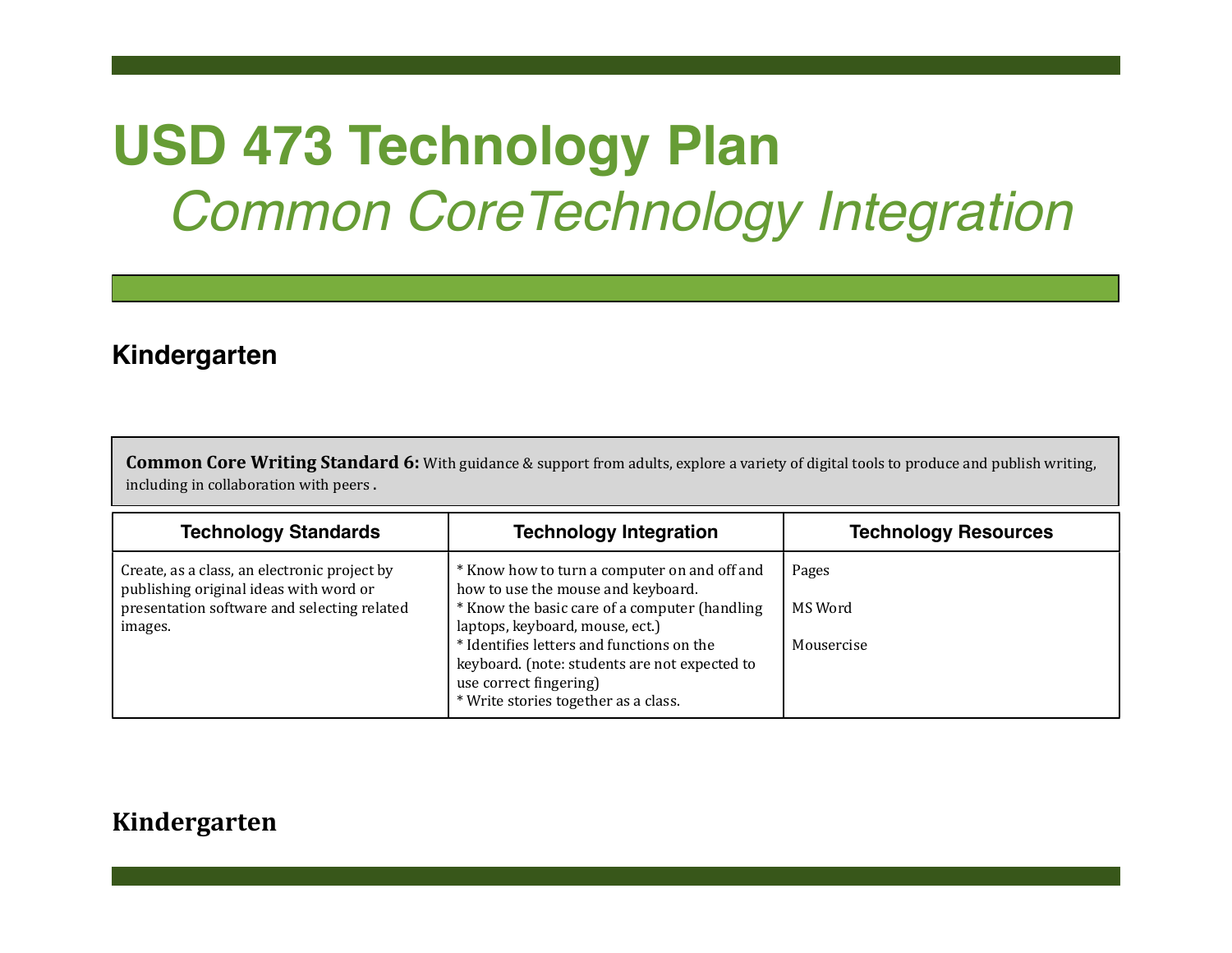**Common Core Writing Standard 7:** Participate in shared research and writing projects (e.g., explore a number of books by a favorite author and express opinions about them.)

| <b>Technology Standards</b>                                                                | <b>Technology Integration</b>                                                                                        | <b>Technology Resources</b>                   |
|--------------------------------------------------------------------------------------------|----------------------------------------------------------------------------------------------------------------------|-----------------------------------------------|
| Students will explore books and websites<br>related to the curriculum together as a class. | * Students will be introduced to books, both<br>print and online, to learn and later locate<br>relevant information. | Library Media Specialist<br>Classroom Teacher |
|                                                                                            | * Students will be able to access the Internet<br>and navigate a website.                                            |                                               |
|                                                                                            | * Students will use grade appropriate websites<br>to enhance curriculum.                                             |                                               |

**Common Core Speaking and Listening Standard 2:** Confirm understanding of a text read aloud or information presented orally or through other media by asking and answering questions about key details and requesting clarification if something is not understood.

| <b>Technology Standards</b>                                                                  | <b>Technology Integration</b>                                     | <b>Technology Resources</b>              |
|----------------------------------------------------------------------------------------------|-------------------------------------------------------------------|------------------------------------------|
| As a class, students will experience and<br>teachers will share stories orally and visually. | * Use document camera to project a book from<br>an online source. | International Children's Digital Library |
|                                                                                              |                                                                   | StoryBee                                 |
|                                                                                              | * Listen to an audio book.                                        |                                          |
|                                                                                              |                                                                   | StoryNory                                |
|                                                                                              | * Watch a DVD version of a book.                                  |                                          |
|                                                                                              |                                                                   | Story Line Online                        |

#### **First Grade**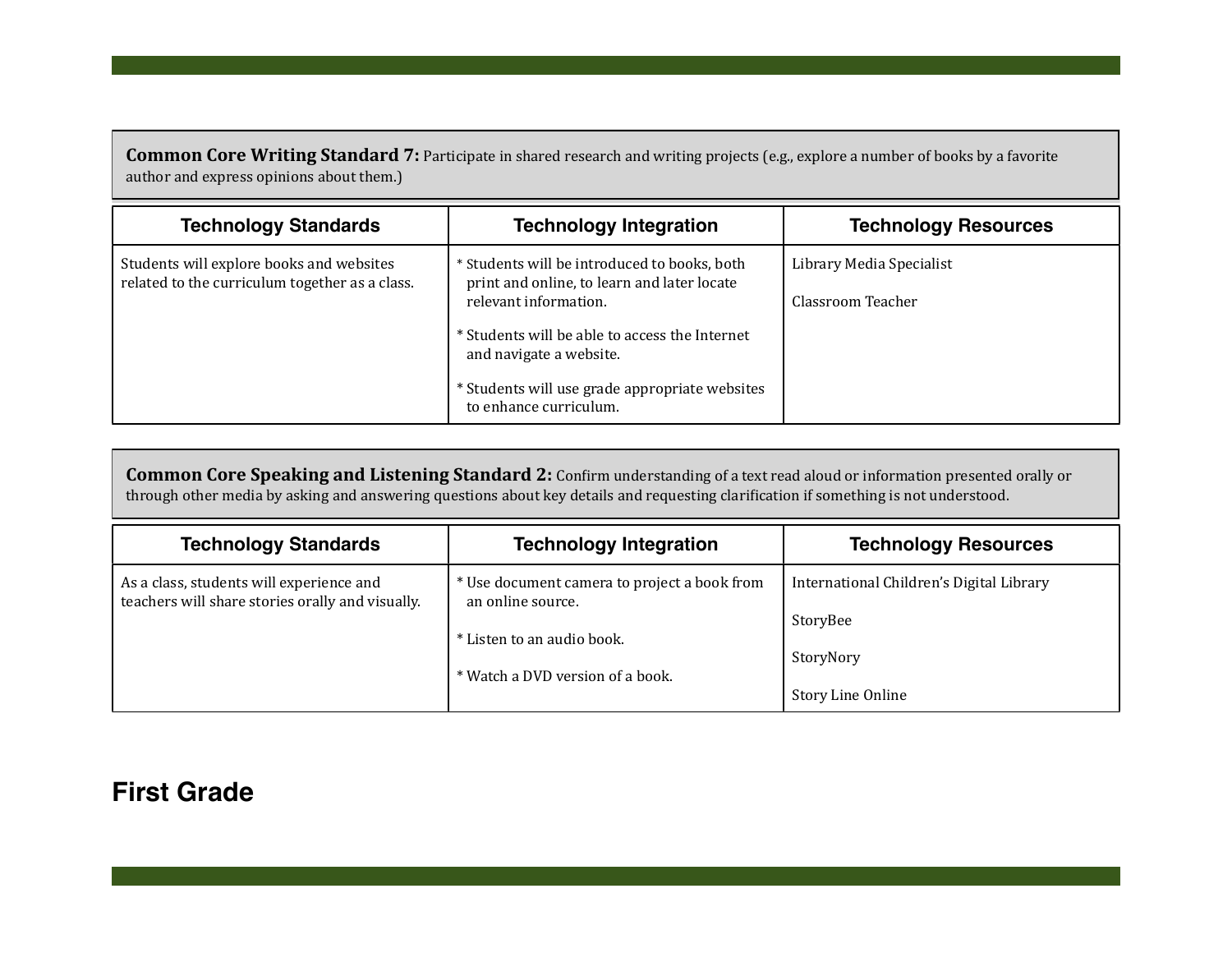**Common Core Speaking and Writing Standard 2:**With guidance and support from adults, explore a variety of digital tools to produce and publish writing, including in collaboration with peers.

| <b>Technology Standards</b>                                                                               | <b>Technology Integration</b>                                                                                                                        | <b>Technology Resources</b> |
|-----------------------------------------------------------------------------------------------------------|------------------------------------------------------------------------------------------------------------------------------------------------------|-----------------------------|
| Illustrate and communicate original ideas and<br>stories using digital tools and media-rich<br>resources. | * Publish student writing in a word processing<br>program.<br>* Combine images and text into a word<br>document to write a sequence of instructions. | Pages<br>MS Word<br>TikaTok |

**Common Core Writing Standard 7:** Participate in shared research and writing projects (e.g., explore a number of "how to" books on a given topic and use them to write a sequence of instructions.

| <b>Technology Standards</b>                                                             | <b>Technology Integration</b>                                                                                              | <b>Technology Resources</b> |
|-----------------------------------------------------------------------------------------|----------------------------------------------------------------------------------------------------------------------------|-----------------------------|
| Students will explore research topics related to<br>the curriculum together as a class. | * Students are introduced to resources, both<br>print and online, to locate relevant information<br>to enhance curriculum. | Library Media Specialist    |

**Common Core Speaking and Listening Standard 2:** Ask and answer questions about key details in a text read aloud or information presented orally or through other media.

| <b>Technology Standards</b>                    | <b>Technology Integration</b>                                                                                                       | <b>Technology Resources</b> |
|------------------------------------------------|-------------------------------------------------------------------------------------------------------------------------------------|-----------------------------|
| As a class, share stories orally and visually. | * Use document camera to project a book from<br>an online source.<br>* Listen to an audio book or watch a DVD<br>version of a book. | Elmo Projector              |

### **Second Grade**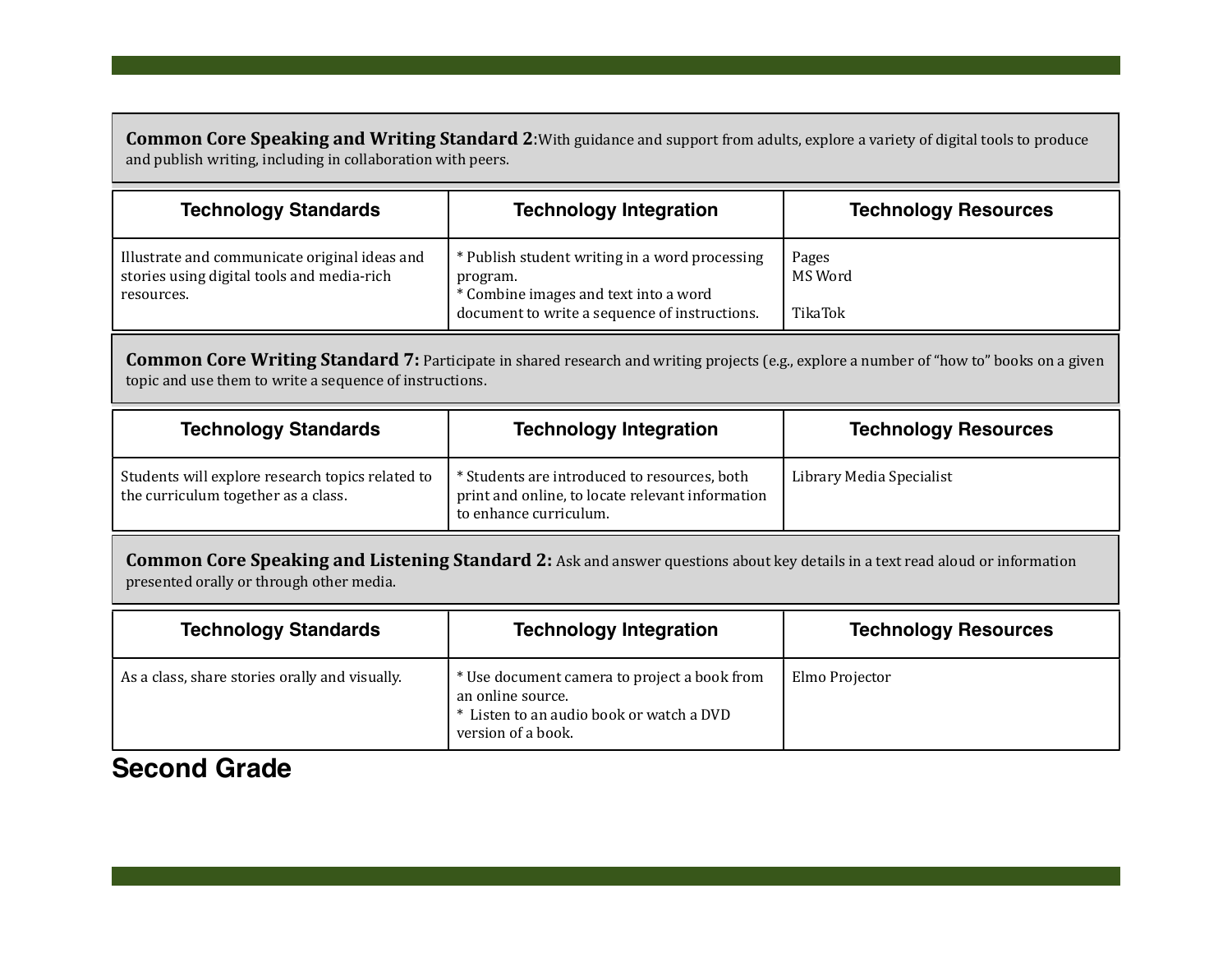**Common Core Reading for Literature Standard 7:** Use information gained from the illustrations and words in a print or digital text to demonstrate understanding of its characters, setting, or plot.

| <b>Technology Standards</b>                                               | <b>Technology Integration</b>                                                                                                                                           | <b>Technology Resources</b>                                               |
|---------------------------------------------------------------------------|-------------------------------------------------------------------------------------------------------------------------------------------------------------------------|---------------------------------------------------------------------------|
| Share stories orally and visually as a class as<br>well as independently. | * View a story-book in an electronic format or<br>audio.<br>* Listen to the same story being read aloud and<br>compare and contrast the two for personal<br>preference. | International Children's Digital Library<br>Storynory<br>Storyline Online |

**Common Core Writing Standard 6:** With guidance and support from adults, explore a variety of digital tools to produce and publish writing, including in collaboration with peers.

| <b>Technology Standards</b>                                                         | <b>Technology Integration</b>                                                                                                                                                                                                                                                                                                                                                                                                                                                                                                                  | <b>Technology Resources</b>                                |
|-------------------------------------------------------------------------------------|------------------------------------------------------------------------------------------------------------------------------------------------------------------------------------------------------------------------------------------------------------------------------------------------------------------------------------------------------------------------------------------------------------------------------------------------------------------------------------------------------------------------------------------------|------------------------------------------------------------|
| Students will explore research topics related to<br>curriculum together as a class. | * Use a computer and multimedia technology<br>for directed learning activities in an appropriate<br>manner including use of passwords and<br>network use.<br>* Use correct terminology when talking about<br>computers and multimedia technology.<br>* Use a slide presentation software (Keynote,<br>PowerPoint) to create a simple presentation (5<br>slides).<br>* Create a poster to advertise a book.<br>* Create a simple word processing document.<br>* Use appropriate multimedia or online<br>resources to gather needed information. | Pearson's Reading Street<br>Keynote or Powerpoint<br>Pages |

#### **Second Grade**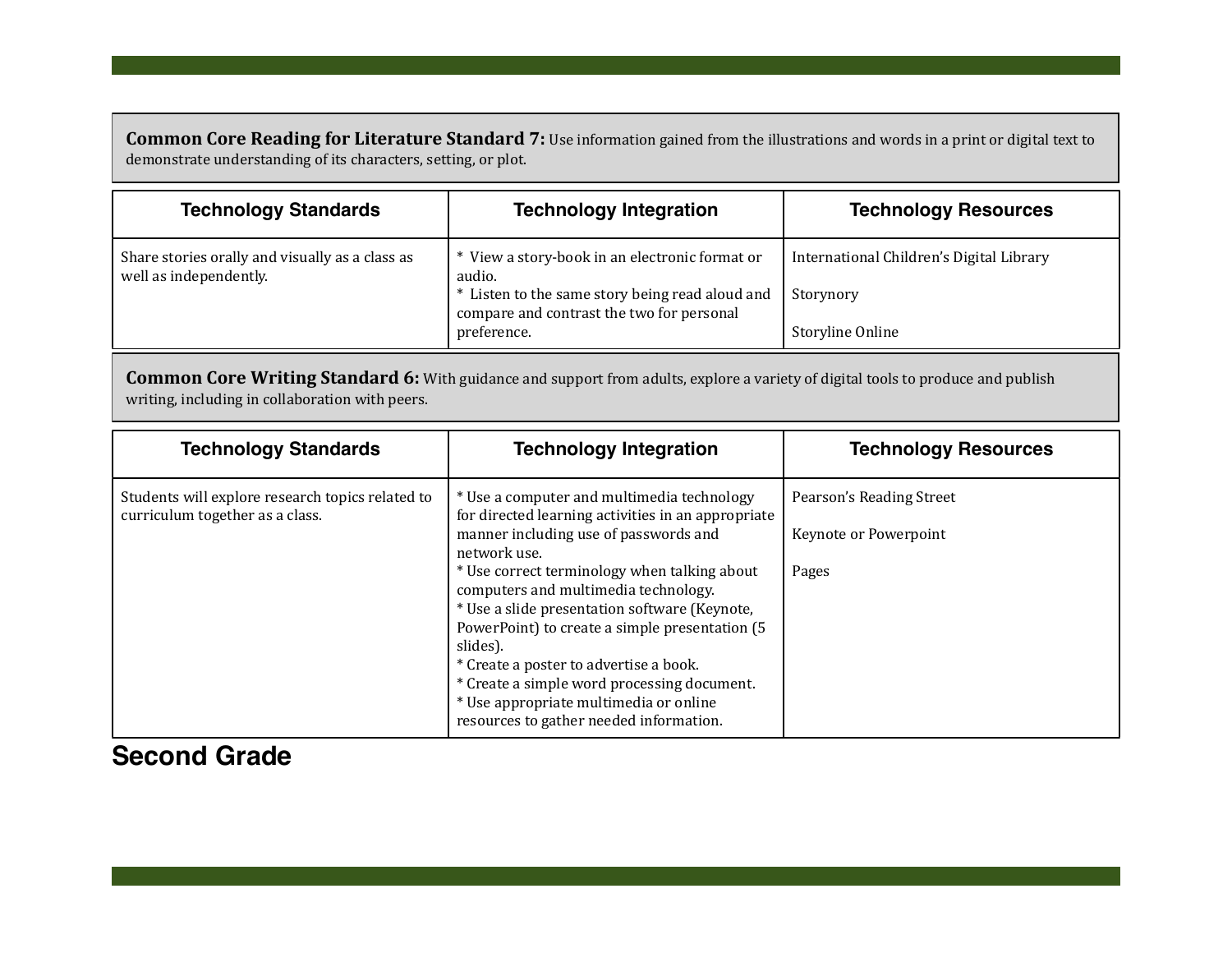**Common Core Writing Standard 7:** Participate in shared writing projects (e.g., read a number of books on a single topic to produce a report; record science observations.)

| <b>Technology Standards</b>                                   | <b>Technology Integration</b>                                                                                                                                                                                                                                                                                                                                                                                                                                                                                                                                                                                                                                                                                                                            | <b>Technology Resources</b>                                                                         |
|---------------------------------------------------------------|----------------------------------------------------------------------------------------------------------------------------------------------------------------------------------------------------------------------------------------------------------------------------------------------------------------------------------------------------------------------------------------------------------------------------------------------------------------------------------------------------------------------------------------------------------------------------------------------------------------------------------------------------------------------------------------------------------------------------------------------------------|-----------------------------------------------------------------------------------------------------|
| Students will explore research topics to<br>produce a report. | * Explore a variety of online websites that<br>showcase narrative and expository text.<br>* Begin to apply the very basic steps of a<br>problem-solving model to conduct a search for<br>information, focusing on the big idea. (ex:<br>understanding what type of information they<br>need, the difference between fiction and<br>nonfiction, what types of sources give the most<br>accurate information).<br>* Conduct keyword and/or subject searches on<br>the library catalog and online sources to locate<br>needed materials on a favorite leisure, animal,<br>or sport activity.<br>* Research a topic using books and websites<br>given by the instructor.<br>* With teacher assistance, construct a simple<br>bibliography with author/title. | Library Media Specialist<br>Chapman School Library Catalog<br>Kansas State Library Online Databases |

# **Second Grade**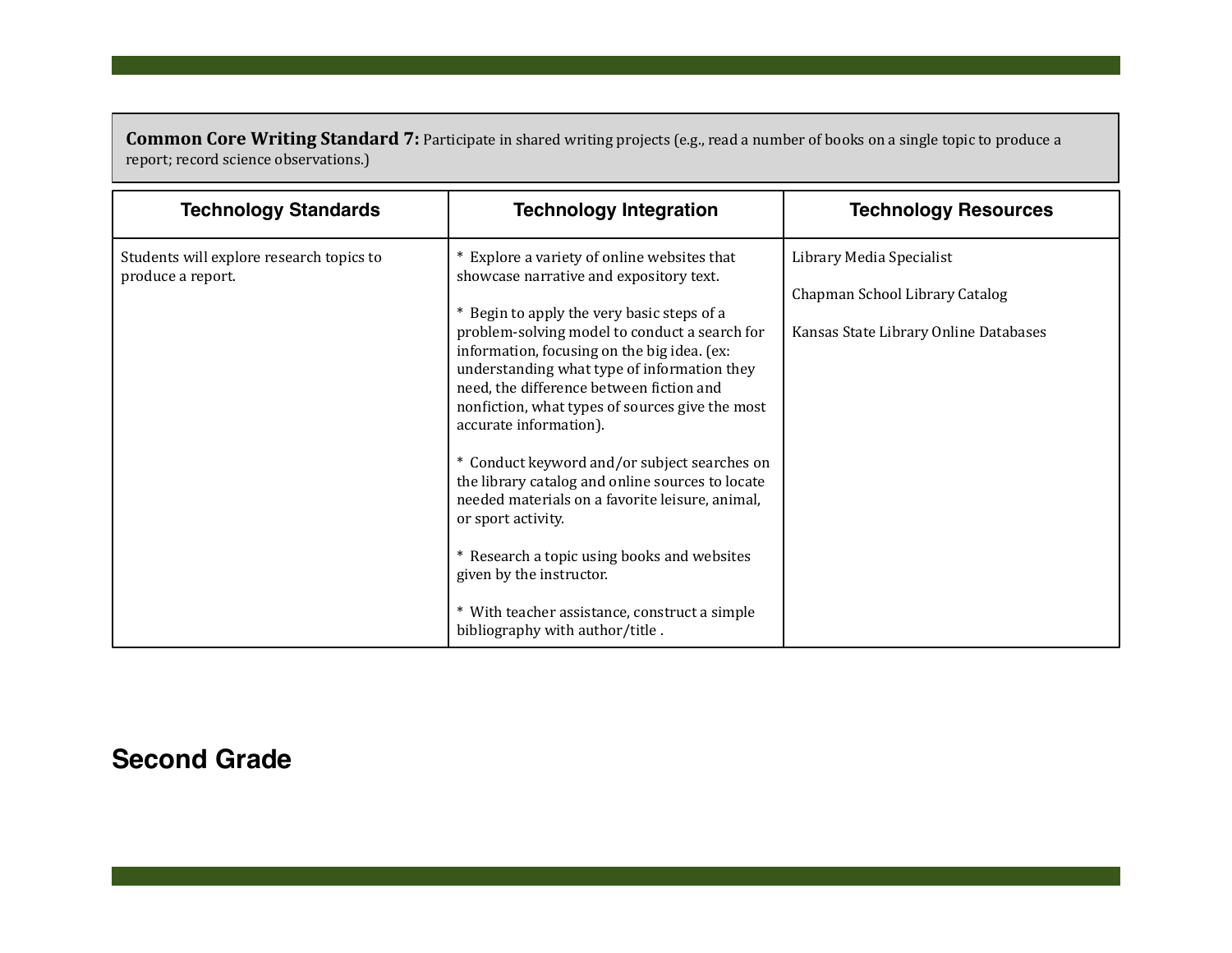**Common Core Speaking and Listening Standard 2: Recount or describe key ideas or details from a text read aloud or information** presented orally or through other media.

| <b>Technology Standards</b>                                     | <b>Technology Integration</b>                                                                                        | <b>Technology Resources</b>                       |
|-----------------------------------------------------------------|----------------------------------------------------------------------------------------------------------------------|---------------------------------------------------|
| Students will listen to and evaluate information<br>or stories. | Explore simulations through interactive<br>software and websites.<br>* Respond to a class discussion electronically. | Online educational games<br>Interwrite or Qwizdom |
|                                                                 |                                                                                                                      |                                                   |

**Common Core Speaking and Listening Standard 5:** Create audio recordings of stories or poems; add drawings or other visual displays to stories or recounts of experiences when appropriate to clarify ideas, thoughts, and feelings.

| <b>Technology Standards</b>                                   | <b>Technology Integration</b>                                                                                                                                                               | <b>Technology Resources</b> |
|---------------------------------------------------------------|---------------------------------------------------------------------------------------------------------------------------------------------------------------------------------------------|-----------------------------|
| Students will explore research topics to<br>produce a report. | * Create a simple podcast.<br>* Use simple grafting software to record the<br>results of a survey in class.<br>* Use concept-mapping software with teacher<br>assistance with Kidspiration. | Garageband<br>Kidspiration  |

**Common Core Language Standard 4e**: Use glossaries and beginning dictionaries, both print and digital, to determine or clarify the meaning of words and phrases.

| <b>Technology Standards</b>                                                                | <b>Technology Integration</b>                                                                                               | <b>Technology Resources</b>                          |
|--------------------------------------------------------------------------------------------|-----------------------------------------------------------------------------------------------------------------------------|------------------------------------------------------|
| Use online and digital resources to determine<br>and clarify meaning of words and phrases. | * Use software embedded dictionary tools.<br>* Use hyperlinks in existing online text.<br>* Use online dictionary/thesaurus | Learner's Dictionary<br>World Central<br>FactMonster |

## **Third Grade**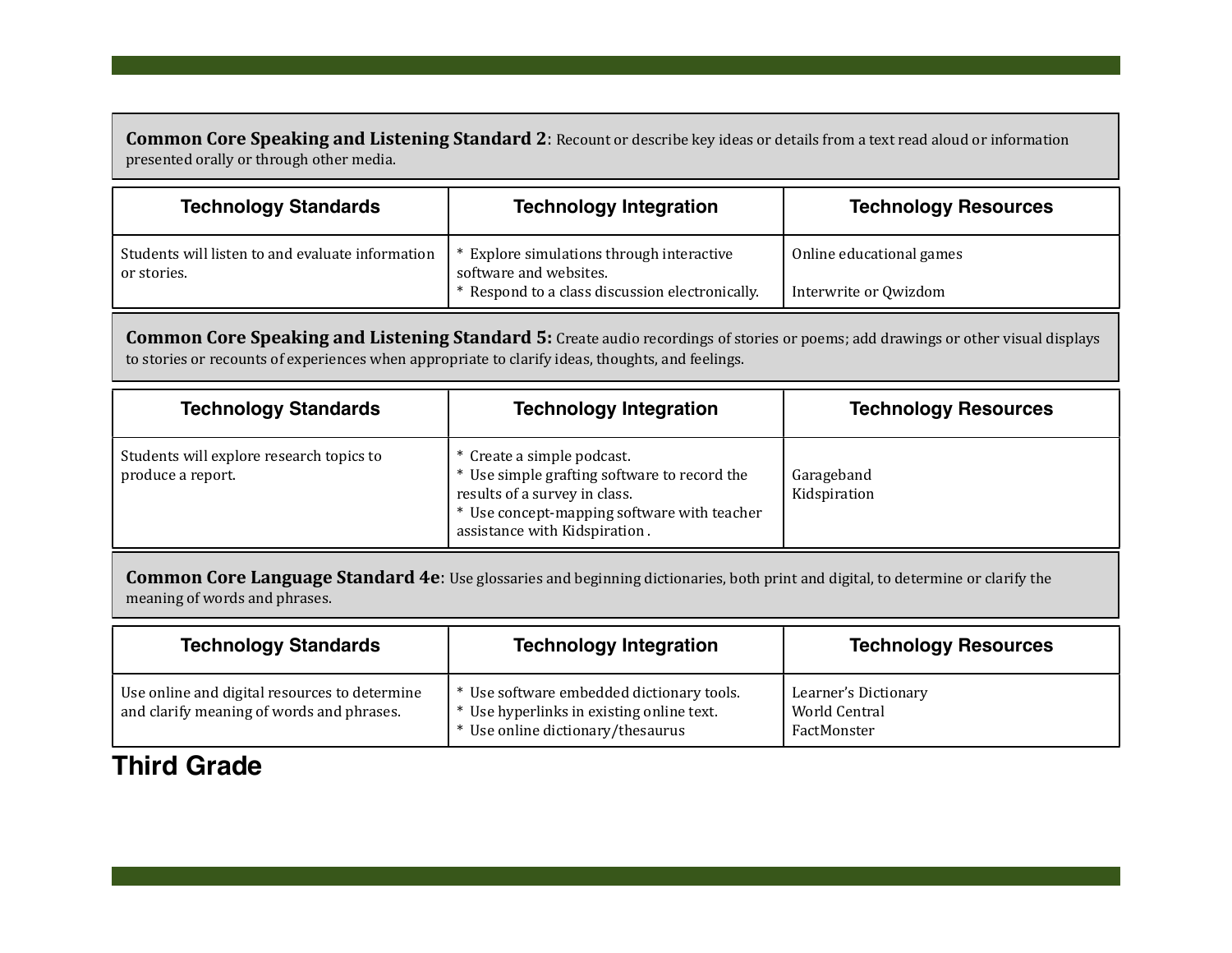**Common Core Reading for Informational Text Standard 5:** Use text features and search tools (e.g., key words, sidebars, hyperlinks) to locate information relevant to a given topic efficiently.

| <b>Technology Standards</b>                     | <b>Technology Integration</b>                                                                                                                                                                           | <b>Technology Resources</b>                                |
|-------------------------------------------------|---------------------------------------------------------------------------------------------------------------------------------------------------------------------------------------------------------|------------------------------------------------------------|
| Students will identify and investigate a topic. | * Utilize a web search engine appropriately.<br>* Navigate within an online database<br>* Evaluate information for reliability and<br>relevance to the topic being researched from<br>Internet sources. | Kansas State Library Databases<br>Library Media Specialist |

**Common Core Writing Standard 6:** With guidance and support from adults, use technology to produce and publish writing (using keyboarding skills) as well as to interact and collaborate with others.

| <b>Technology Standards</b>                                       | <b>Technology Integration</b>                                                                                                                                                                                                                                                                                                                                                                                                                                                      | <b>Technology Resources</b>                                               |
|-------------------------------------------------------------------|------------------------------------------------------------------------------------------------------------------------------------------------------------------------------------------------------------------------------------------------------------------------------------------------------------------------------------------------------------------------------------------------------------------------------------------------------------------------------------|---------------------------------------------------------------------------|
| Engage in writing activities individually and<br>collaboratively. | * Collaborate with other students by using an<br>online social media format such as a classroom<br>blog or wiki.<br>* Student will always use proper keyboard<br>technique when using computers.<br>* Produce a media-rich digital story that<br>includes a written narrative.<br>* With guidance, choose the most appropriate<br>format for presenting information by<br>identifying the audience, and considering<br>length of presentation and type of information<br>to share. | KidsBlog<br>Edmodo<br>Monsters Exchange<br>Wikispaces<br>Keynote<br>Pages |

## **Third Grade**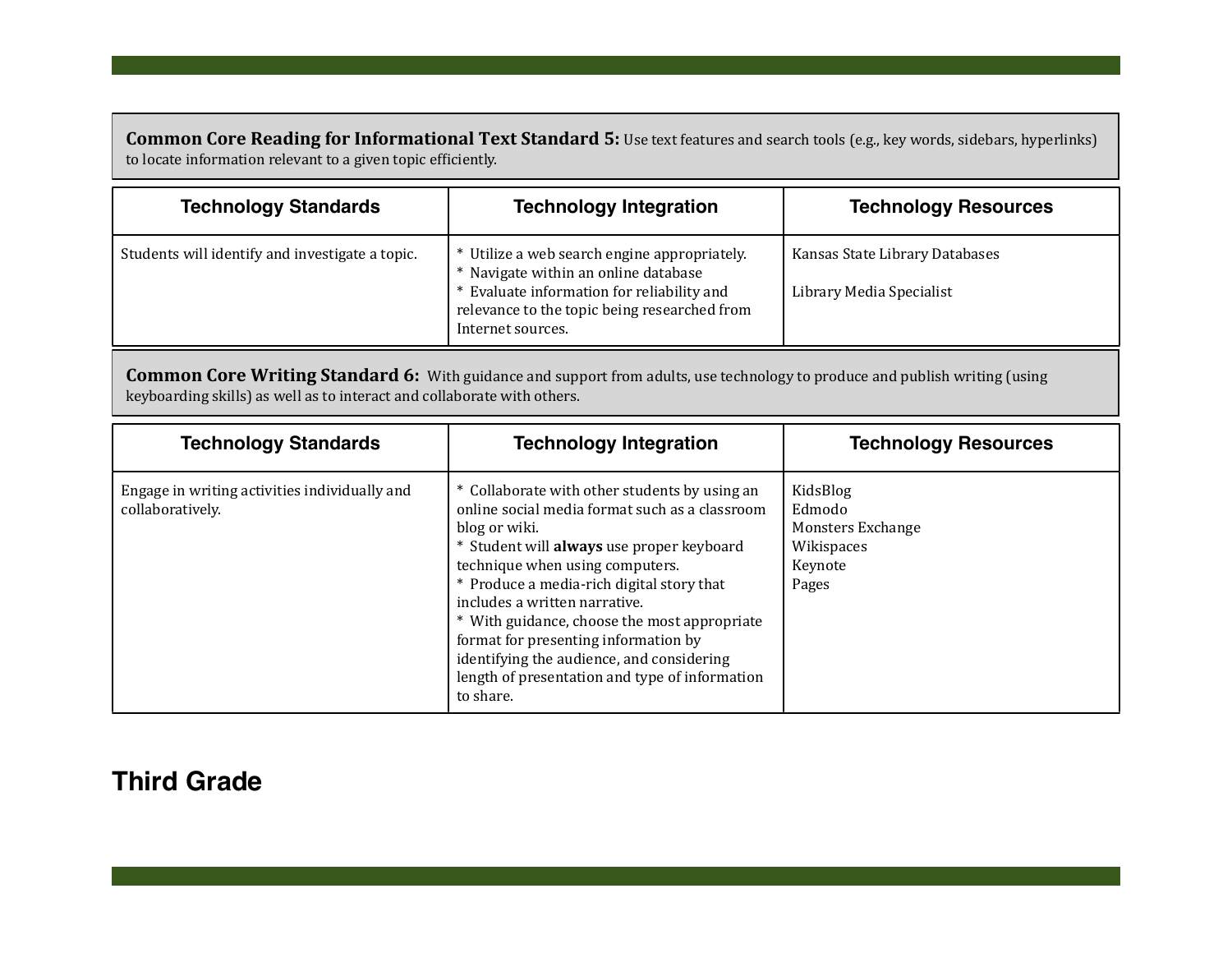**Common Core Writing Standard 7:** Conduct short research projects that build knowledge about a topic.

**Common Core Writing Standard 8:** Recall information from experiences or gather information from print and digital sources; take brief notes on sources and sort evidence into provided categories.

| <b>Technology Standards</b>                                                                      | <b>Technology Integration</b>                                                                                                    | <b>Technology Resources</b>    |
|--------------------------------------------------------------------------------------------------|----------------------------------------------------------------------------------------------------------------------------------|--------------------------------|
| Students will be introduced to all available<br>resources, including the use of online databases | * Research a topic, take notes in a graphic<br>organizer, and present information using                                          | Library Media Specialist       |
| to locate and cite relevant information.                                                         | multimedia software in small groups.<br>* Evaluate information, from both print and                                              | Kansas Library Databases       |
| Students will begin to apply steps of a problem-<br>solving model to conduct a search for        | digital sources, based on relevance and<br>reliability.                                                                          | Chapman School Library Catalog |
| information, focusing on appropriate resources.                                                  | * Conduct advanced keyword and/or subject<br>searches on the library catalog and on the                                          | Bibme.org                      |
|                                                                                                  | Internet to locate needed materials.<br>* Understand the difference between                                                      | Pages                          |
|                                                                                                  | information presented as fact versus opinion.<br>* Understand and access databases to find                                       | MS Word                        |
|                                                                                                  | appropriate information.<br>* Identify the difference between actual                                                             |                                |
|                                                                                                  | quotations, similar ideas and original thought in<br>constructing a report.                                                      |                                |
|                                                                                                  | * Utilize correct formatting within word<br>processing document.                                                                 |                                |
|                                                                                                  | * Practice responsible use of technology<br>systems by understanding that using other                                            |                                |
|                                                                                                  | resources, even online, requires giving credit.                                                                                  |                                |
|                                                                                                  | * Correctly site research documentation within<br>a works cited page. Student may use online<br>resources such as www.bibme.org. |                                |

## **Third Grade**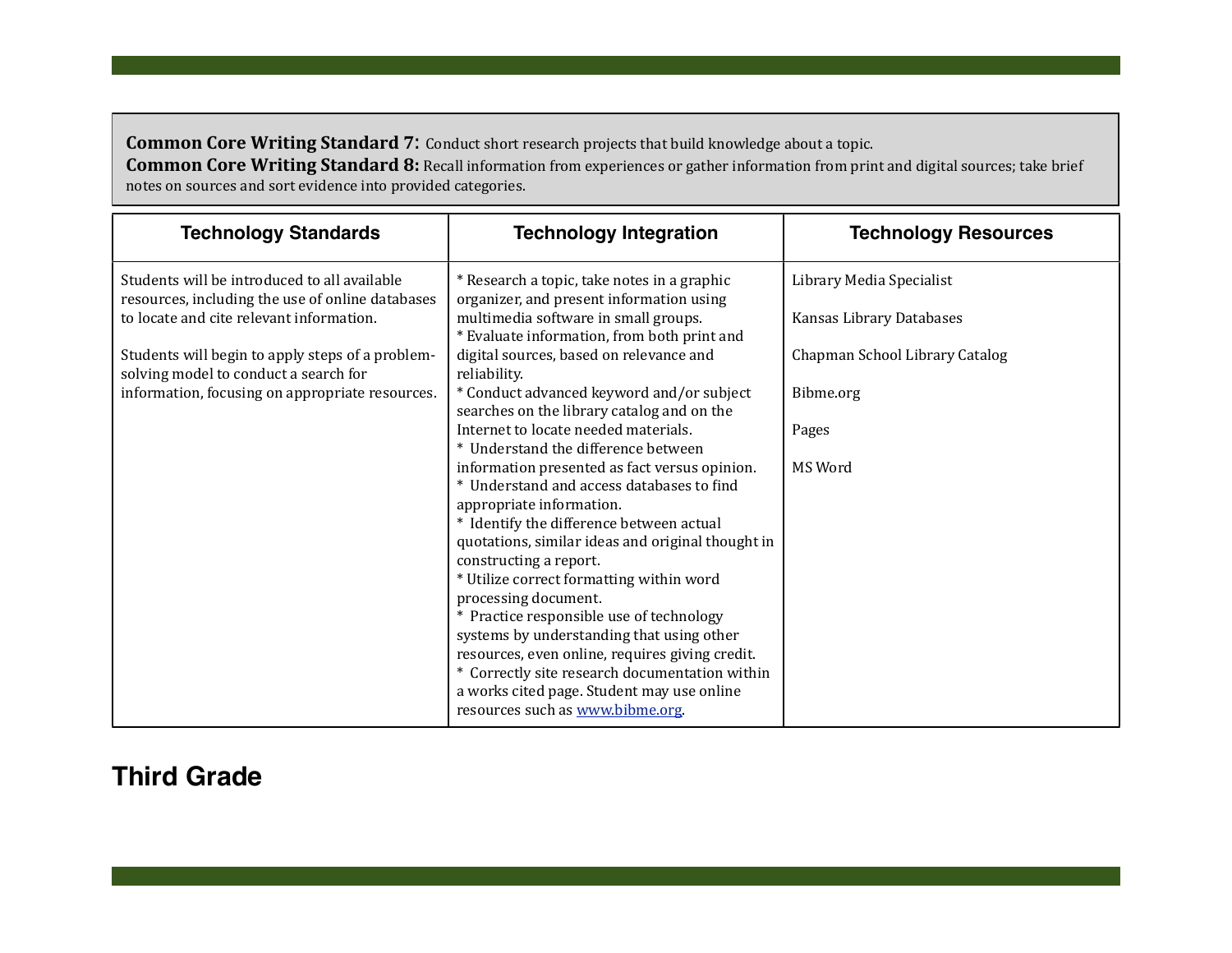**Common Core Speaking & Listening Standard 2**: Determine the main ideas and supporting details of a text read aloud or information presented in diverse media and formats, including visually, quantitatively, and orally.

**Common Core Speaking & Listening Standard 5:** Create engaging audio recordings of stories or poems that demonstrate fluid reading at an understandable pace; add visual displays when appropriate to emphasize or enhance certain facts or details.

| <b>Technology Standards</b>                                                                               | <b>Technology Integration</b>                                                                                                                                                                                                                | <b>Technology Resources</b>        |
|-----------------------------------------------------------------------------------------------------------|----------------------------------------------------------------------------------------------------------------------------------------------------------------------------------------------------------------------------------------------|------------------------------------|
| Listen to and evaluate information using online<br>text or textbooks.                                     | * Compare written text and video presentations<br>of the same story, discussing the difference and<br>similarities between the two.                                                                                                          | GarageBand<br>VoiceThread<br>iPods |
| With teacher guidance, students will create and<br>publish an audio recording.                            | * Use a voice recorder (GarageBand,<br>VoiceThread.com) to record students reading<br>from a book.                                                                                                                                           |                                    |
| Illustrate and communicate original ideas and<br>stories using digital tools and media rich<br>resources. | * Participate in peer editing by listening to a<br>classmate's recording and providing feedback.<br>* Collect data and graph results on a local topic<br>(e.g., daily weather) and present findings using a<br>spreadsheet software program. |                                    |
|                                                                                                           | * Test reading fluency using an audio recording<br>device (iPods, etc.)<br>* Create graphic organizers, story maps, thinking<br>maps, ect. electronically to convey their<br>understanding of story elements.                                |                                    |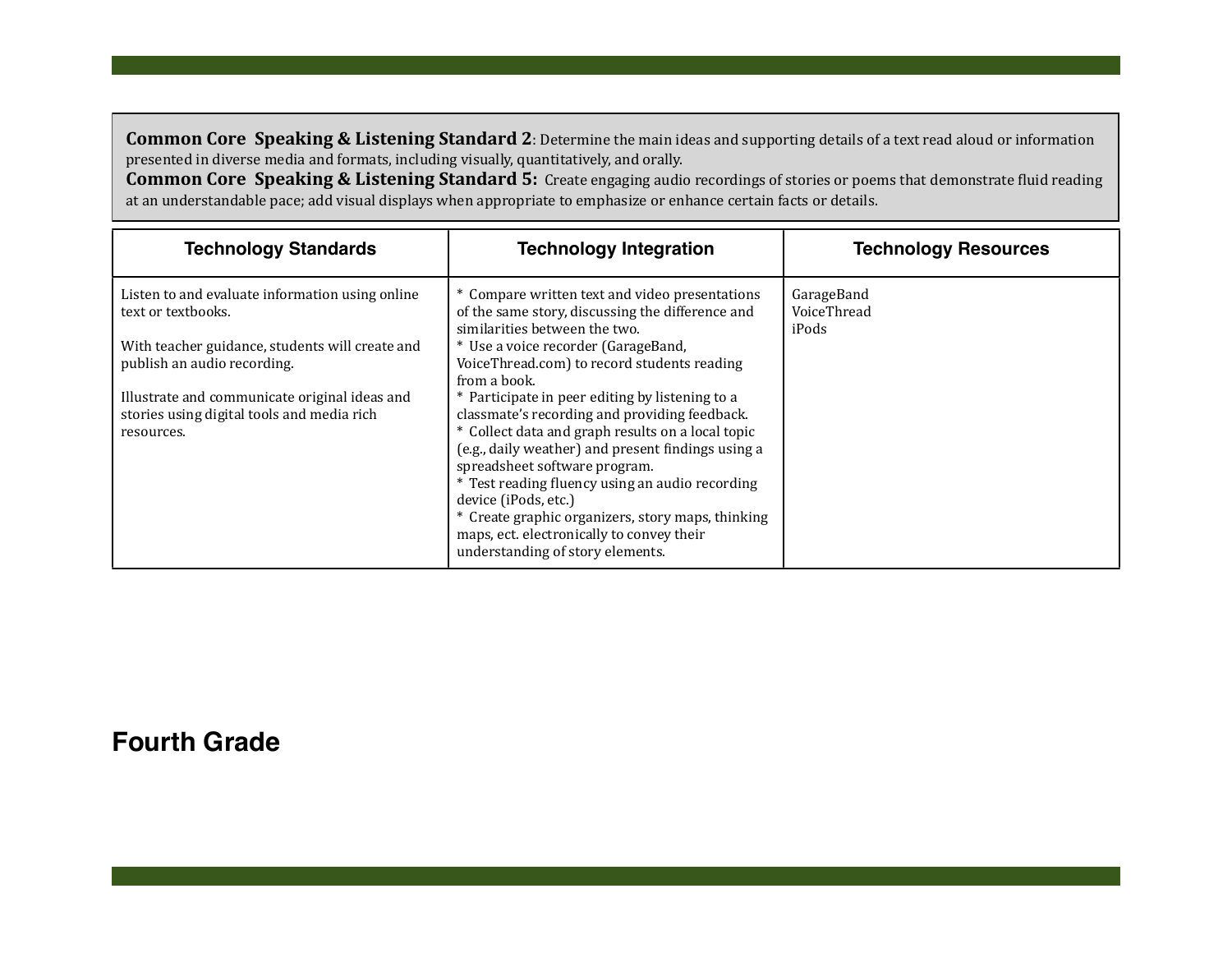**Common Core Reading for Informational Text Standard 6:** Compare and contrast a firsthand and secondhand account of the same event or topic; describe the differences in focus and the information provided.

| <b>Technology Standards</b>                                                                                           | <b>Technology Integration</b>                                                                                                                                                                                                                          | <b>Technology Resources</b>                                                                                                |
|-----------------------------------------------------------------------------------------------------------------------|--------------------------------------------------------------------------------------------------------------------------------------------------------------------------------------------------------------------------------------------------------|----------------------------------------------------------------------------------------------------------------------------|
| Students will investigate primary and<br>secondary sources available on the internet and<br>decipher the information. | * Students will investigate online primary and<br>secondary sources.<br>* Students will participate in Webquests using<br>primary and secondary sources.<br>* Students will create a presentation using<br>primary and secondary sources found online. | Library of Congress Archives<br><b>National Archives</b><br><b>History Matters</b><br><b>Webquest Resources</b><br>Animoto |

**Common Core Reading Standard for Literature 7:** Interpret information presented visually, orally, or quantitatively (e.g., in charts, graphs, diagrams, time lines, animations, or interactive elements on Web pages) and explain how the information contributes to an understanding of the text in which it appears.

| <b>Technology Standards</b>                                                                           | <b>Technology Integration</b>                                                                                                                                                          | <b>Technology Resources</b>                                                                                                                          |
|-------------------------------------------------------------------------------------------------------|----------------------------------------------------------------------------------------------------------------------------------------------------------------------------------------|------------------------------------------------------------------------------------------------------------------------------------------------------|
| Students will interpret and use a wide range of<br>found online information to enhance<br>curriculum. | * Use a computer created visual aid to assist in<br>a presentation on a book or written work.<br>* Students will use online tutorials to enhance<br>their understanding of curriculum. | Learn 360<br>Google Maps<br>Google Timeline<br>Google Earth<br><b>Blogs</b><br>Virtual Field Trips<br>Webquest<br>Library of Congress<br>Thinkfinity |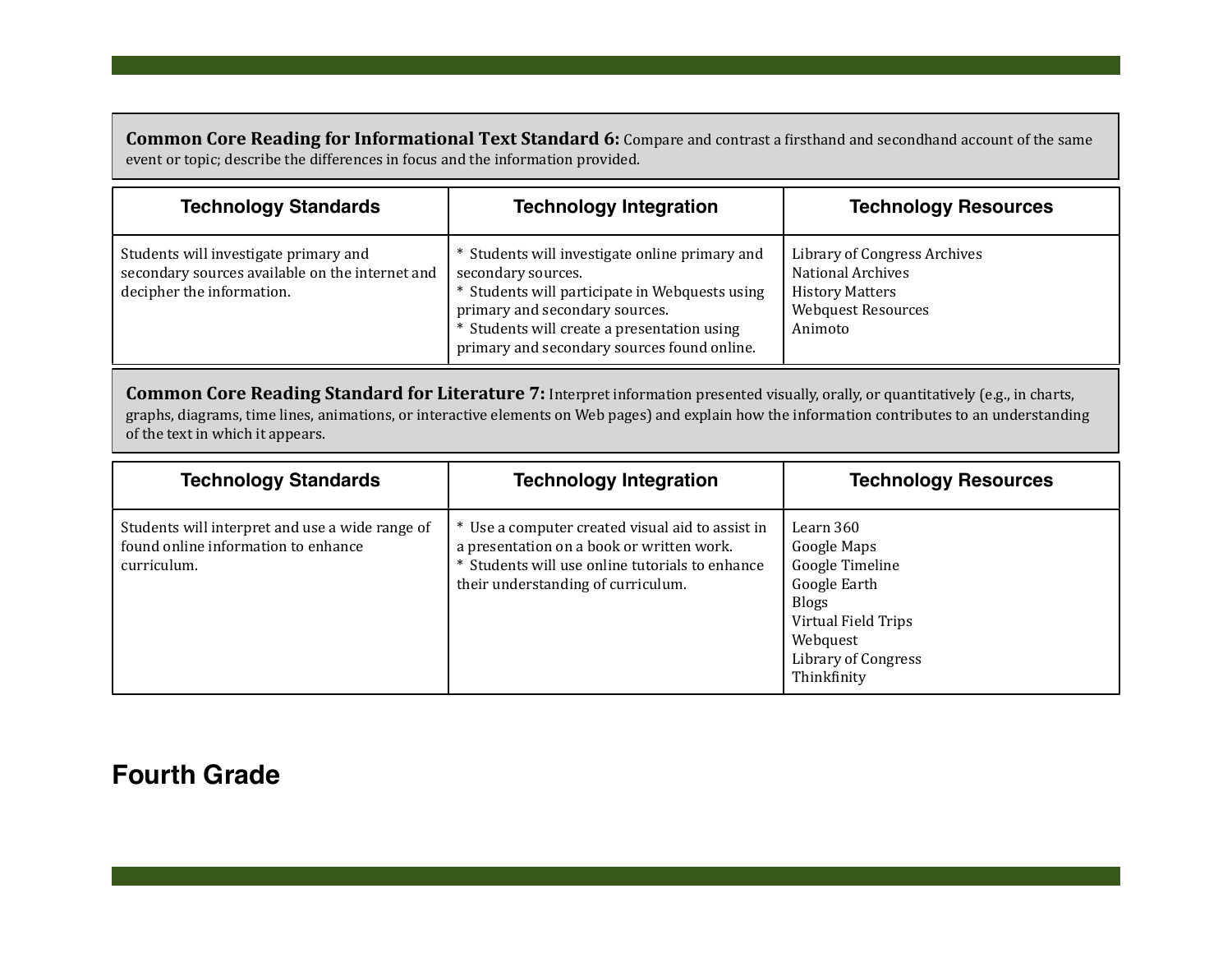**Common Core Reading for Informational Text Standard 4**: Determine the meaning of general academic and domain-specific words or phrases in a text relevant to a grade 4 topic or subject area.

**Common Core Reading for Informational Standard Text 9:** Integrate information from two texts on the same topic in order to write or speak about the subject knowledgeably.

**Common Core Writing Standard 7**: Conduct short research projects that build knowledge through investigation of different aspects of a topic.

| <b>Technology Standards</b>                                                                      | <b>Technology Integration</b>                                                                                                                                                                                                                                              | <b>Technology Resources</b>    |
|--------------------------------------------------------------------------------------------------|----------------------------------------------------------------------------------------------------------------------------------------------------------------------------------------------------------------------------------------------------------------------------|--------------------------------|
| Students will be introduced to all available<br>resources, including the use of online databases | * Apply the basic steps of a problem-solving<br>model to conduct a search for information.                                                                                                                                                                                 | Librarian Media Specialist     |
| to locate and cite relevant information.                                                         | * Conduct advanced keyword and/or subject<br>searches on the library catalog and online                                                                                                                                                                                    | Chapman School Library Catalog |
| Students will begin to apply steps of a problem-<br>solving model to conduct a search for        | sources to locate needed materials on a favorite<br>leisure, animal, or sport activity.                                                                                                                                                                                    | Kansas State Library Databases |
| information, focusing on appropriate resources.                                                  | * Effectively utilize a variety of databases to<br>locate needed information by utilizing a                                                                                                                                                                                | EasyBib                        |
| Students will write a research paper using<br>proper format.                                     | database's advanced features.<br>* Evaluate information for reliability and                                                                                                                                                                                                | Pages                          |
|                                                                                                  | relevance to the topic being researched from<br>Internet sources.<br>* Construct a bibliography page using a<br>professional editorial style of sources used in<br>correct order according to author, title,<br>publisher, date, place of publication and page<br>numbers. | MS Word                        |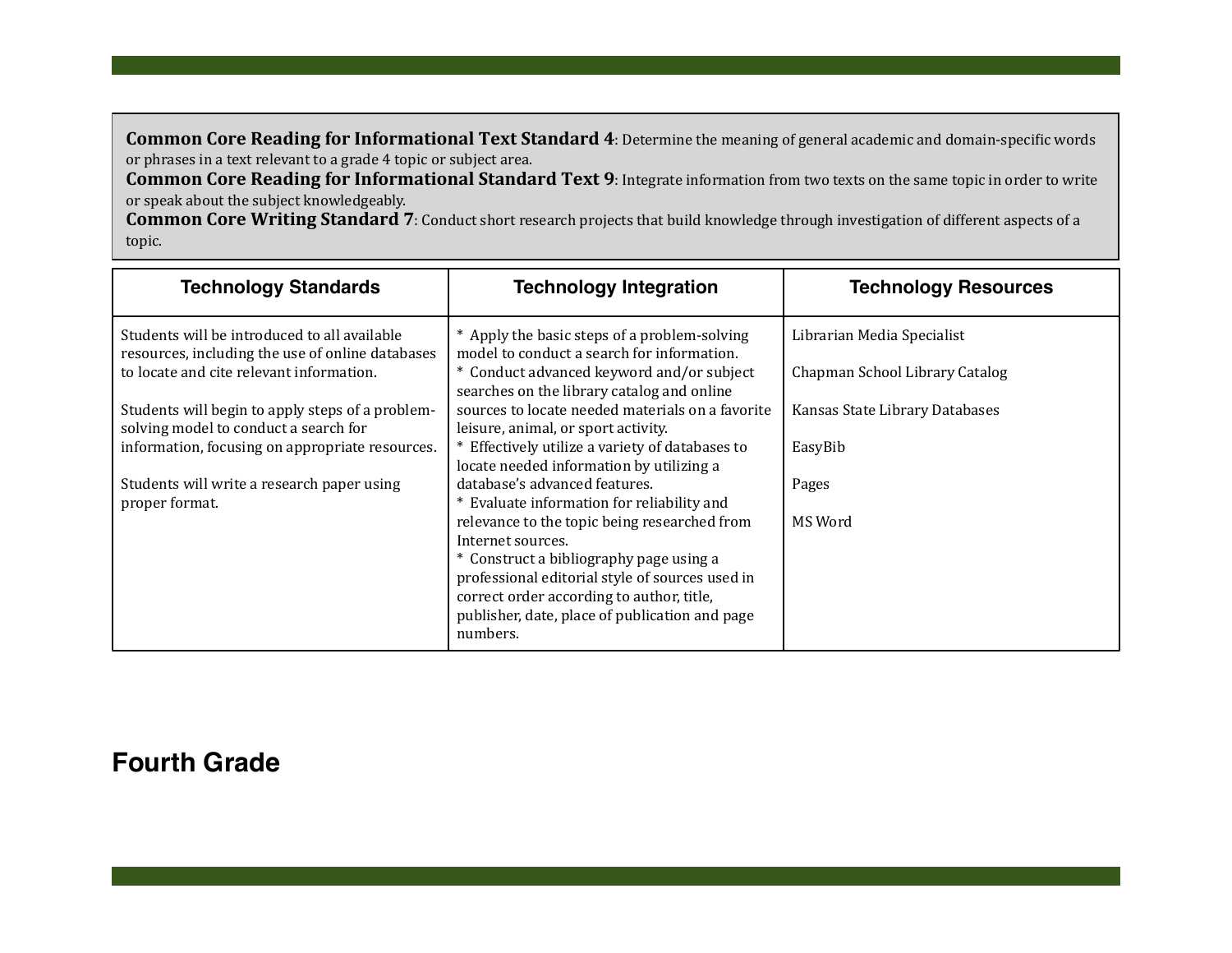**Common Core Reading for Informational Text Standard 7**: Interpret information presented visually, orally, or quantitatively (e.g., in charts, graphs, diagrams, time lines, animations, or interactive elements on Web pages) and explain how the information contributes to an understanding of the text in which is appears.

**Common Core Writing Standard 2a:** introduce a topic clearly, provide a general observation and focus, and group related information logically; include formatting (e.g., heading), illustrations, and other multimedia when useful to aiding comprehension.

| <b>Technology Standards</b>                                                           | <b>Technology Integration</b>                                                                                                                                                                                                                                                                                                                                    | <b>Technology Resources</b>                                                                                                             |
|---------------------------------------------------------------------------------------|------------------------------------------------------------------------------------------------------------------------------------------------------------------------------------------------------------------------------------------------------------------------------------------------------------------------------------------------------------------|-----------------------------------------------------------------------------------------------------------------------------------------|
| Students will listen to and evaluate information<br>from a variety of online sources. | * Collect data for a personal use in a graphic<br>organizer, note cards, outline, or any other<br>product online to meet the students' needs.<br>* Utilize computerized tools to visually display<br>information.<br>* Discuss how to best determine a sites<br>accuracy by checking the copyright date,<br>author's authority and research base of<br>material. | Learn 360<br>Google Docs<br>Google Maps<br>Google Timeline<br>Google Earth<br><b>Blogs</b><br>Wiki's<br>Virtual Field Trips<br>Webquest |

**Common Core Writing Standard 6**: With some guidance and support from adults, use technology, including the Internet, to produce and publish writing as well as to interact and collaborate with others; demonstrate sufficient command of keyboarding skills to type a minimum of one page in a single sitting.

| <b>Technology Standards</b>                                                          | <b>Technology Integration</b>                                                                                                                                                                                                                                                                                                                                                     | <b>Technology Resources</b>                                |
|--------------------------------------------------------------------------------------|-----------------------------------------------------------------------------------------------------------------------------------------------------------------------------------------------------------------------------------------------------------------------------------------------------------------------------------------------------------------------------------|------------------------------------------------------------|
| Students will use online tools to produce,<br>publish, and collaborate on a project. | * Use blogs, wikis, etc. to publish written works<br>online for all to view.<br>* Engage in peer editing by reviewing<br>classmates presentations and providing<br>feedback.<br>* Practice responsible use of technology with an<br>understanding of basic issues related to use of<br>technology and information and describe the<br>personal consequences of inappropriate use. | KidsBlog<br>Edmodo<br>Wikispaces<br>Animoto<br>Voicethread |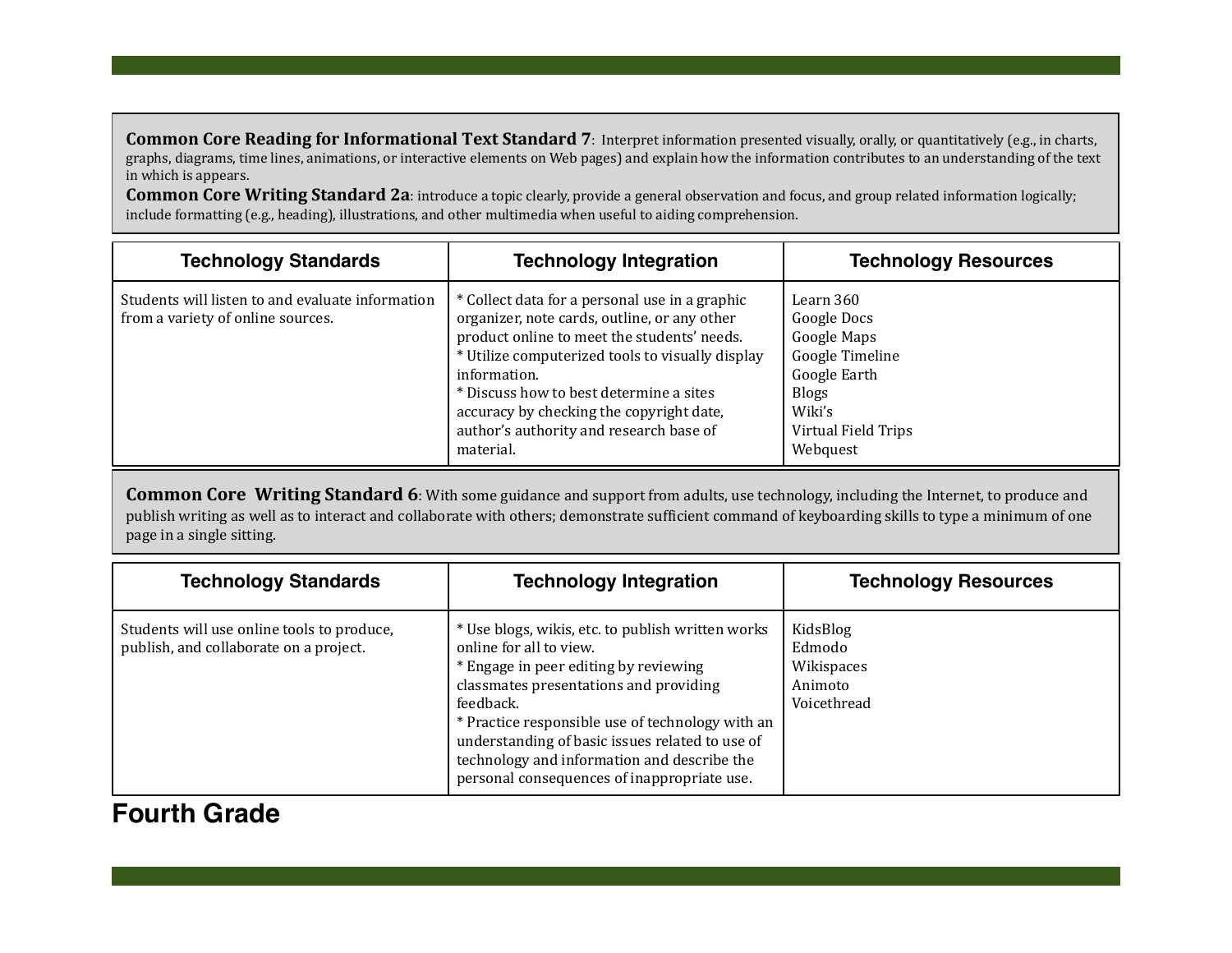**Common Core Writing Standard 8:** Recall relevant information from experiences or gather relevant information from print and digital sources: take notes and categorize information, and provide a list of sources.

| <b>Technology Standards</b>                                                                    | <b>Technology Integration</b>                                                                                              | <b>Technology Resources</b> |
|------------------------------------------------------------------------------------------------|----------------------------------------------------------------------------------------------------------------------------|-----------------------------|
| Students will select and apply the tools needed<br>to organize, analyze, and cite information. | * Use online data tools to organize information.<br>* Use online bibliography tools to create works<br>cited/bibliography. | EasyBib                     |

**Common Core Speaking and Listening Standard 2:** Paraphrase portions of a text read aloud or information presented in diverse media and formats, including visually, quantitatively, and orally.

| <b>Technology Standards</b>                                               | <b>Technology Integration</b>                                                           | <b>Technology Resources</b> |
|---------------------------------------------------------------------------|-----------------------------------------------------------------------------------------|-----------------------------|
| Students will listen to and evaluate information<br>using online sources. | * Explore a variety of digital media formats<br>available to them through the Internet. | Wordsift                    |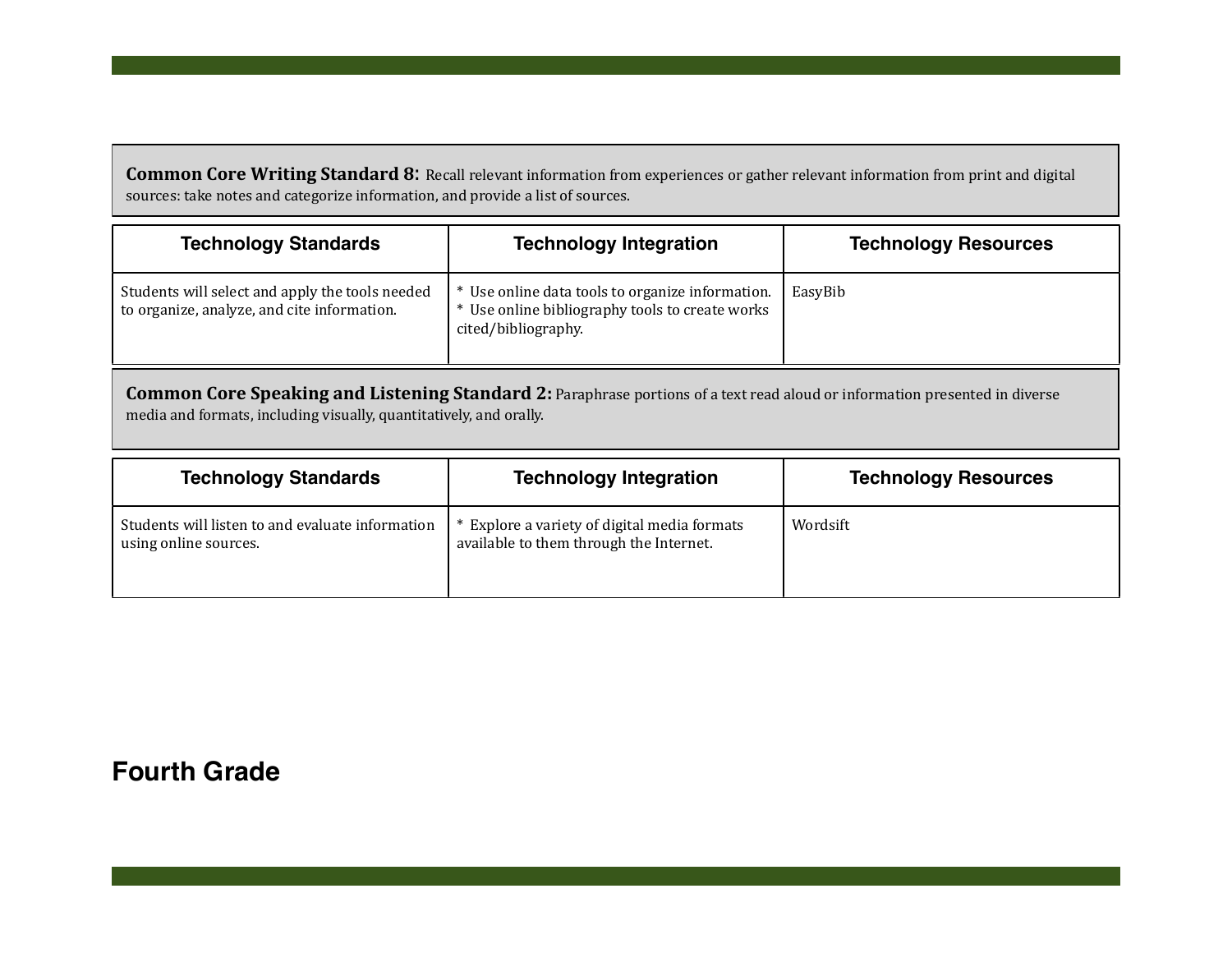**Common Core Speaking and Listening Standard 5:** Add audio recordings and visual displays to presentations when appropriate to enhance the development of main ideas or themes.

| <b>Technology Standards</b>                                               | <b>Technology Integration</b>                                                                                                                                                                                                                                  | <b>Technology Resources</b>                               |
|---------------------------------------------------------------------------|----------------------------------------------------------------------------------------------------------------------------------------------------------------------------------------------------------------------------------------------------------------|-----------------------------------------------------------|
| Students will add visual displays when needed<br>to enrich presentations. | * Add audio, visuals, or pictures into a<br>presentation.<br>* With assistance, choose the most appropriate<br>format for presenting information by<br>identifying an audience, and considering length<br>of presentation and type of information to<br>share. | GarageBand<br>Keynote<br>iMovie<br>Animoto<br>VoiceThread |

Common Core Language Standard 4c: Consult reference materials (e.g., dictionaries, glossaries, thesauruses), both print and digital, to find the pronunciation and determine or clarify the precise meaning of key words and phrases.

| <b>Technology Standards</b>                                              | <b>Technology Integration</b>                                                                                                                                                                                             | <b>Technology Resources</b>                                          |
|--------------------------------------------------------------------------|---------------------------------------------------------------------------------------------------------------------------------------------------------------------------------------------------------------------------|----------------------------------------------------------------------|
| Students will use online and digital reference<br>materials when needed. | * Students will use online and digital reference<br>materials<br>* Students will utilize hyperlinks in existing<br>online text to clarify meaning of key words.<br>* Students will use an online dictionary/<br>thesaurus | Dictionary.com<br>Learner's Dictionary<br>FactMonster<br>WordCentral |

## **Fifth Grade**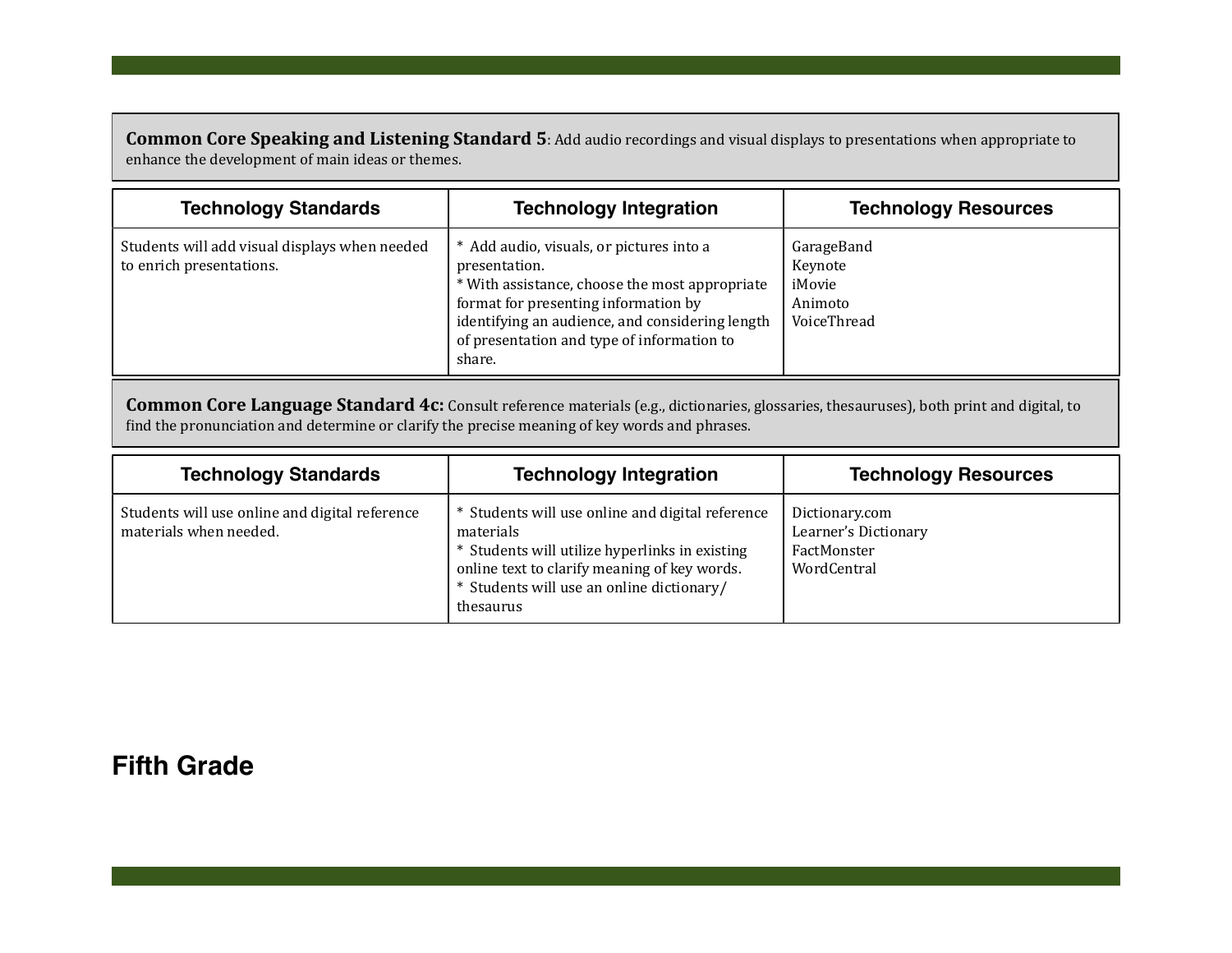**Common Core Reading for Informational Text Standard 7:** Draw on information from multiple print or digital sources, demonstrating the ability to locate an answer to a question quickly or to solve a problem efficiently.

| <b>Technology Standards</b>                                                                                                            | <b>Technology Integration</b>                                                                                                                                                                                                                  | <b>Technology Resources</b>                                    |
|----------------------------------------------------------------------------------------------------------------------------------------|------------------------------------------------------------------------------------------------------------------------------------------------------------------------------------------------------------------------------------------------|----------------------------------------------------------------|
| Students will select and use the appropriate<br>tools and digital resources to accomplish a<br>variety of tasks and to solve problems. | * Use appropriate Booleen searches to find<br>information on the Internet.<br>* Understand the basic search query process<br>utilized by Google and other search engines.<br>* Know which sites are appropriate for the<br>information needed. | FactMonster<br>Google<br>Infotopia<br>Library Media Specialist |

**Common Core Writing Standard 6**: With some guidance and support from adults, use technology, including the Internet, to produce and publish writing as well as to interact and collaborate with others; demonstrate sufficient command of keyboarding skills to type a minimum of two pages in a single sitting.

| <b>Technology Standards</b>                                                                            | <b>Technology Integration</b>                                                                                                                                                                                                                                             | <b>Technology Resources</b> |
|--------------------------------------------------------------------------------------------------------|---------------------------------------------------------------------------------------------------------------------------------------------------------------------------------------------------------------------------------------------------------------------------|-----------------------------|
| Students will use correct typing and formatting<br>skills to publish documents online.                 | Use blogs, wikis, etc. to publish written works<br>online for all to view.<br>Engage in peer editing by reviewing and                                                                                                                                                     | Blogger<br>Wikispaces       |
| Students will use online tools to produce,<br>publish and collaborate with classmates on a<br>project. | responding to classmates work and use the<br>assignment criteria to identify gaps or holes.<br>* Understand the responsible use of technology<br>and information presented online through<br>social media sites and relate personal<br>consequences of inappropriate use. | Library Media Specialist    |

# **Fifth Grade**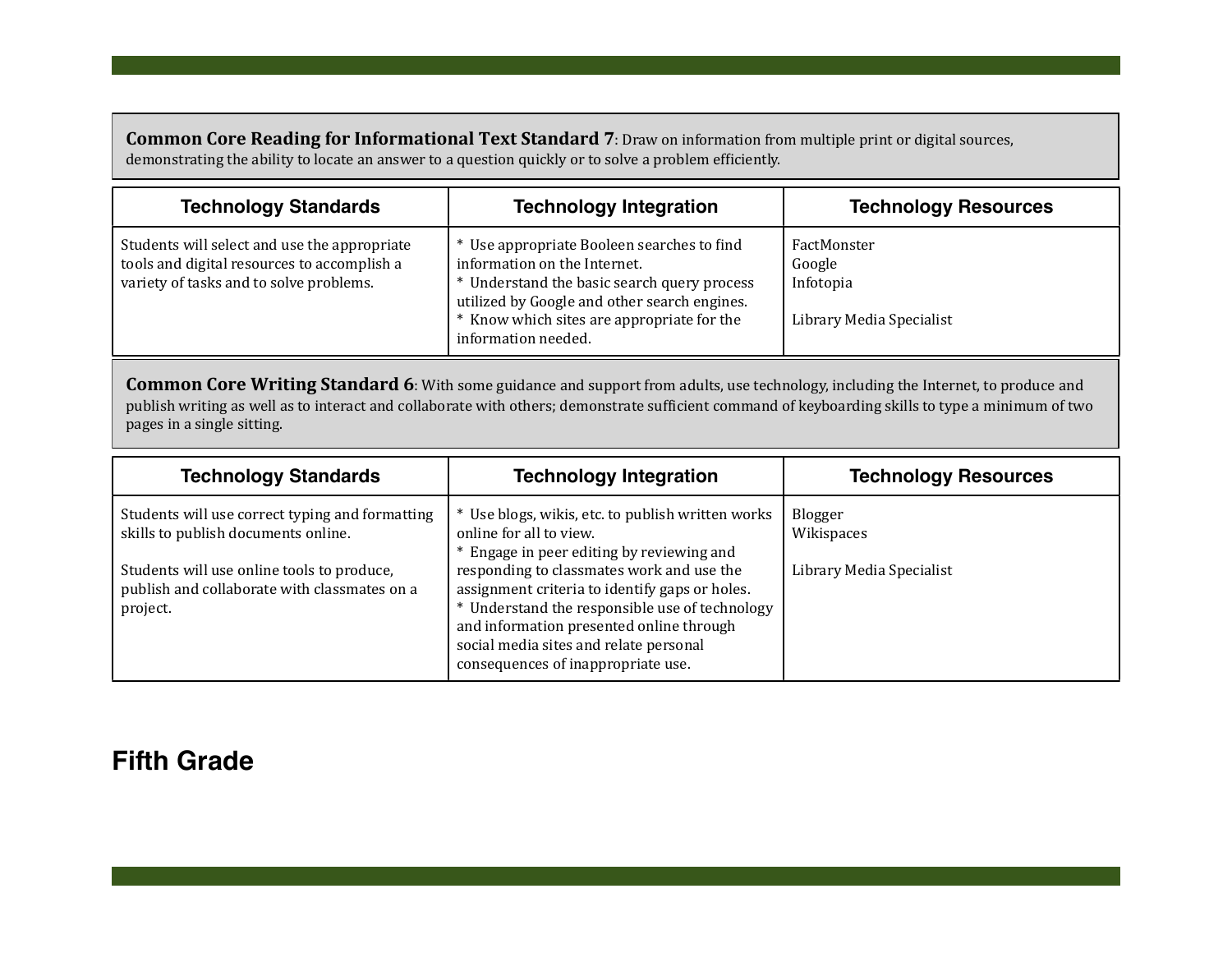**Common Core Writing Standard 7**: Conduct short research projects that use several sources to build knowledge through investigation of different aspects of a topic.

**Common Core Writing Standard 8**: Recall relevant information from experiences or gather relevant information from print and digital sources: summarize or paraphrase information in notes and finish work, and provide a list of sources.

**Common Core Writing Standard 2a:** Introduce a topic clearly, provide a general observation and focus, and group related information logically; including formatting (e.g., headings), illustrations, and multimedia when useful to aiding comprehension.

| <b>Technology Standards</b>                                                                  | <b>Technology Integration</b>                                                                    | <b>Technology Resources</b> |
|----------------------------------------------------------------------------------------------|--------------------------------------------------------------------------------------------------|-----------------------------|
| Students will use all available resources,<br>including online databases, to locate and cite | * Use a variety of online reference tools,<br>including databases, websites, and any other       | Pages                       |
| information cumulating into a research paper<br>that has been formatted correctly.           | sites deemed necessary and appropriate.<br>* Use research tips such as skimming or               | MS Word                     |
|                                                                                              | scanning information found in print and online<br>sources for relevance to interest using text   | EasyBib                     |
|                                                                                              | features such as tables, summaries, subject<br>headings, ect.                                    | Prezi                       |
|                                                                                              | * Analyze, with guidance, for clarification,                                                     |                             |
|                                                                                              | reorganization of ideas and/or elimination of<br>extraneous information.                         |                             |
|                                                                                              | * Verify accuracy of information found (e.g.,<br>current and appropriate, according to copyright |                             |
|                                                                                              | date and authority, bias present).                                                               |                             |
|                                                                                              | * Understand how fact, opinion, and points of<br>view are different from each other.             |                             |
|                                                                                              | * Define plagiarism and states the full citation                                                 |                             |
|                                                                                              | or information used for research. Write citation<br>information in appropriate bibliographical   |                             |
|                                                                                              | format for multiple sources: e.g., audio-visual,<br>Internet, oral resources.                    |                             |

## **Fifth Grade**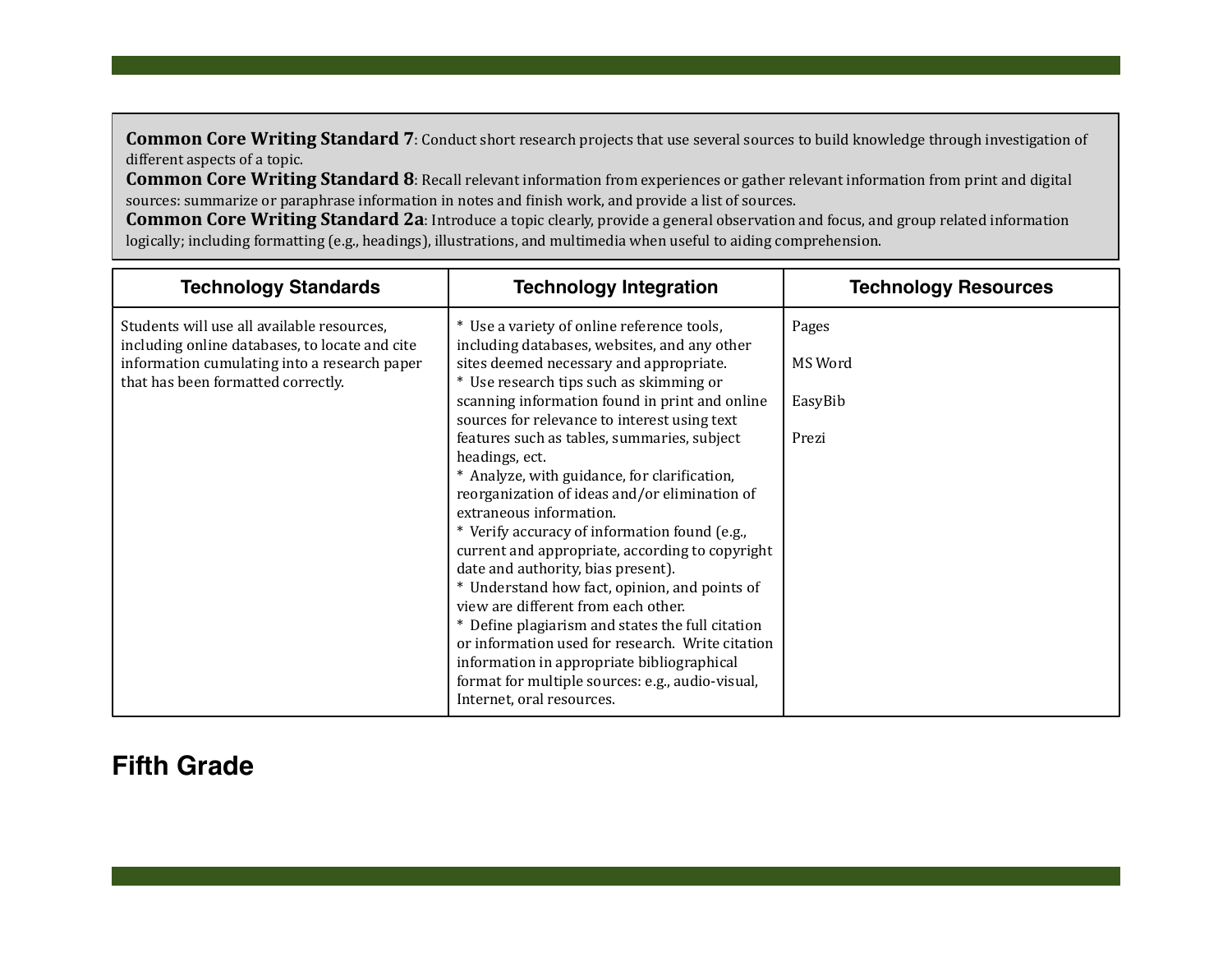**Common Core Speaking and Listening Standard 2**: Summarize a written text read aloud or information presented in diverse media and formats, including visually, quantitatively, and orally.

**Common Core Speaking and Listening Standard 5**: Include multimedia components (e.g., graphics, sound) and visual displays in presentations when appropriate to enhance the development of main ideas or themes.

| <b>Technology Standards</b>                                                                                 | <b>Technology Integration</b>                                                                                                               | <b>Technology Resources</b> |
|-------------------------------------------------------------------------------------------------------------|---------------------------------------------------------------------------------------------------------------------------------------------|-----------------------------|
| Students will create an audio recording that<br>illustrates and communicates original ideas and<br>stories. | * Create an audio recording in a project to<br>enhance text.<br>* Create an audio recording and visual images<br>in a digital story online. | VoiceThread<br>GarageBand   |

**Common Core Language Standard 4c:** Consult reference materials (e.g., dictionaries, glossaries, thesauruses), both print and digital, to find the pronunciation and determine or clarify the precise meaning of key words and phrases.

| <b>Technology Standards</b>                                                              | <b>Technology Integration</b>                                                                                         | <b>Technology Resources</b>                                            |
|------------------------------------------------------------------------------------------|-----------------------------------------------------------------------------------------------------------------------|------------------------------------------------------------------------|
| Students will use an online and digital reference<br>materials to enhance understanding. | Use software embedded dictionary tools.<br>* Use an online dictionary/thesaurus for new<br>words encountered in text. | Learner's Dictionary<br>Factmonster<br>Wordsift<br><b>Word Central</b> |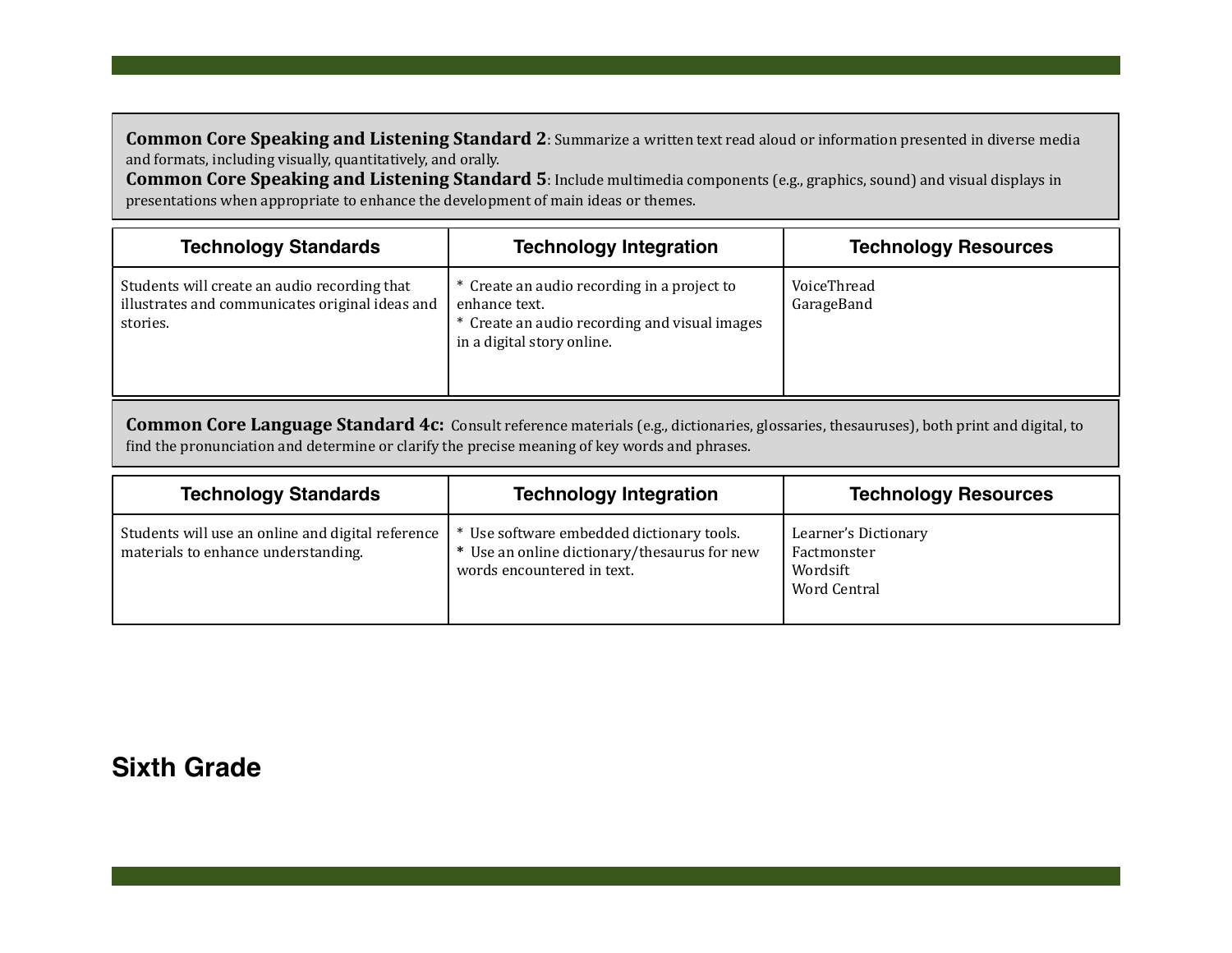**Common Core Reading for Instruction Standard 7**: Integrate information presented in different media or formats (e.g., visually, quantitatively) as well as in words to develop a coherent understanding of a topic or issue.

**Common Core Speaking and Listening Standard 5:** Include multimedia components (e.g., graphics, images, music, sound) and visual displays in presentations to clarify information.

| <b>Technology Standards</b>                                                                                                   | <b>Technology Integration</b>                                                                                                                                                                                                                                                                                                                                                                                                                                                                                                                                                                                                                                                  | <b>Technology Resources</b>                                                      |
|-------------------------------------------------------------------------------------------------------------------------------|--------------------------------------------------------------------------------------------------------------------------------------------------------------------------------------------------------------------------------------------------------------------------------------------------------------------------------------------------------------------------------------------------------------------------------------------------------------------------------------------------------------------------------------------------------------------------------------------------------------------------------------------------------------------------------|----------------------------------------------------------------------------------|
| Students will select and use appropriate<br>technology tools to present data and<br>information effectively in multiple ways. | * Utilize a digital presentation software<br>(PowerPoint, Keynote, Word, Pages, etc.) to<br>integrate different types of media into one<br>document.<br>* Utilize a digital video editor (iMovie) to create<br>a movie/video interpreting written words.<br>* Use an online tool (Voicethread) to integrate<br>voice and pictures into a multimedia<br>presentation.<br>* With teacher guidance, students will be able<br>to choose the most appropriate format (print,<br>multimedia presentation, video) for presenting<br>information by identifying an audience, and<br>considering length of presentation and type of<br>information to share, and justify their choices. | VoiceThread<br>GarageBand<br>Keynote or Powerpoint<br>Pages<br>MS Word<br>iMovie |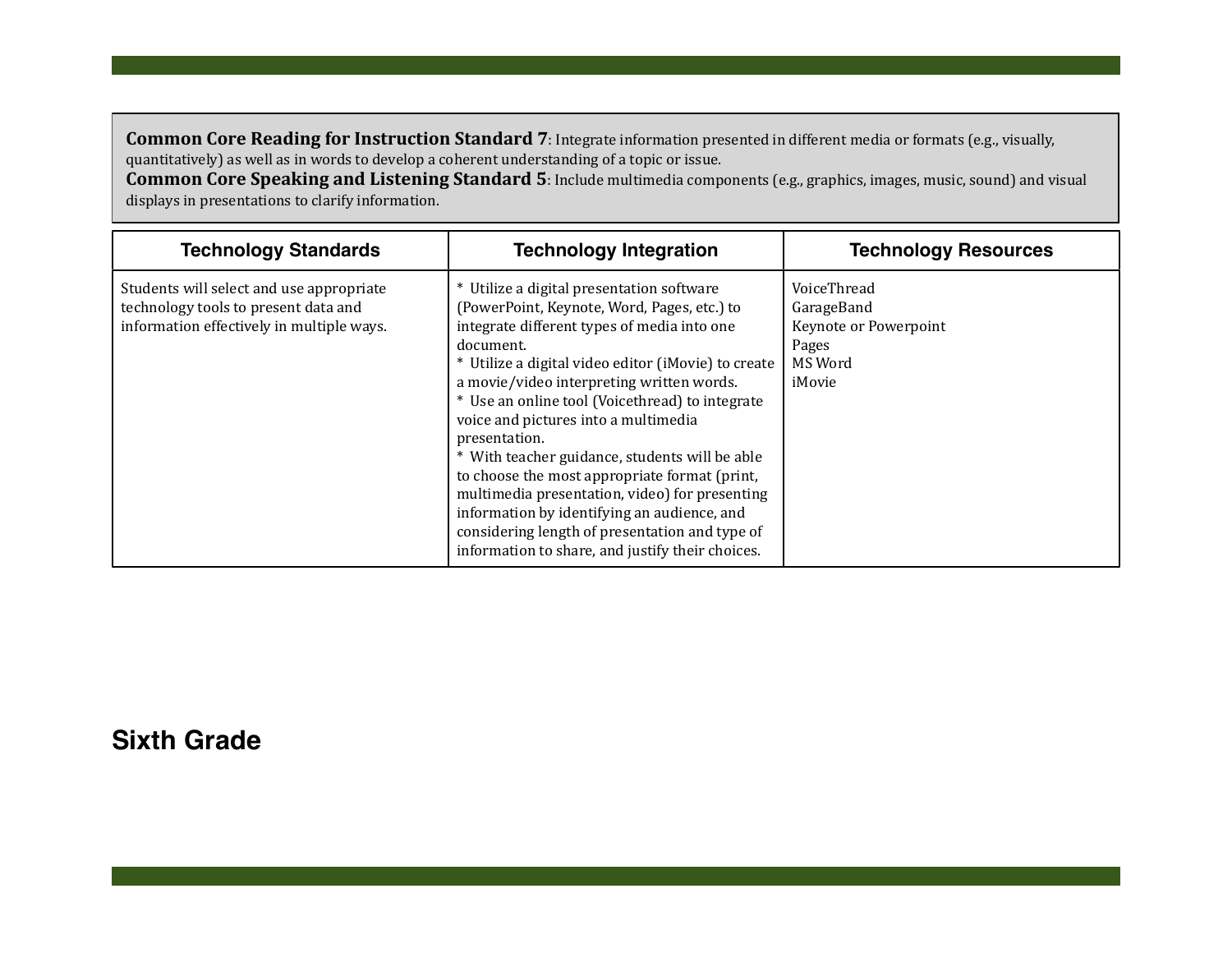**Common Core Writing Standard 2a**: Introduce a topic; organize ideas, concepts, and information, using strategies such as definition, classification, comparison/contrast, and cause/effect; include formatting (e.g., headings), graphics (e.g., charts, tables), and multimedia when useful to aiding comprehension.

**Common Core Writing Standard 6**: Use technology, including the Internet, to produce and publish writing as well as to interact and collaborate with others; demonstrate sufficient command of keyboarding skills to type a minimum of three pages in a single sitting. **Common Core Writing/History, Science, & Technology Standard 6:** Use technology, including the Internet, to produce and publish writing and present the relationships between information and ideas clearly and efficiently.

| <b>Technology Standards</b>                                                                                                                                                                           | <b>Technology Integration</b>                                                                                                                                                                                                                                                                                                                                                                                                                                                                                                                                                                                                                                                                                                                                                                                                                                                                                                                                                                                                                                                                                                                                                            | <b>Technology Resources</b>                                                                                |
|-------------------------------------------------------------------------------------------------------------------------------------------------------------------------------------------------------|------------------------------------------------------------------------------------------------------------------------------------------------------------------------------------------------------------------------------------------------------------------------------------------------------------------------------------------------------------------------------------------------------------------------------------------------------------------------------------------------------------------------------------------------------------------------------------------------------------------------------------------------------------------------------------------------------------------------------------------------------------------------------------------------------------------------------------------------------------------------------------------------------------------------------------------------------------------------------------------------------------------------------------------------------------------------------------------------------------------------------------------------------------------------------------------|------------------------------------------------------------------------------------------------------------|
| Students will use typing skills and appropriate<br>editorial style to produce and publish a paper<br>complete with bibliography.<br>Students will collaborate with each other in an<br>online format. | * Students will complete a 9 week course enhancing<br>their keyboarding skills to the proficient level.<br>* Students will utilize a word processing software to<br>learn the basic formatting tools. (margins, spacing,<br>styles, fonts, etc.)<br>* Teachers will introduce students to Google Docs<br>(or comparable software) to allow students to<br>collaborate on documents.<br>With teacher guidance, students will extend<br>the use of bibliographies and footnotes to a larger<br>variety of sources by utilizing online note-taking and<br>bibliographical help sites.<br>* Organize information by creating a graphic<br>organizer using concept mapping software.<br>* The student seeks, communicates actively, and<br>integrates information within a group online to<br>create a common product. (wiki, classroom blog,<br>webpage)<br>* Students will be introduced to the social<br>implications of producing their works online.<br>* Students will learn to apply the safety precautions<br>necessary when using online resources (personal<br>information, passwords, etc.).<br>* Students will demonstrate creativity by using<br>multiple resources and formats. | web.com<br>Type to Learn<br>Google Docs/Google Apps<br>EasyBib<br>Inspiration<br>Wikispaces<br>Blogger.com |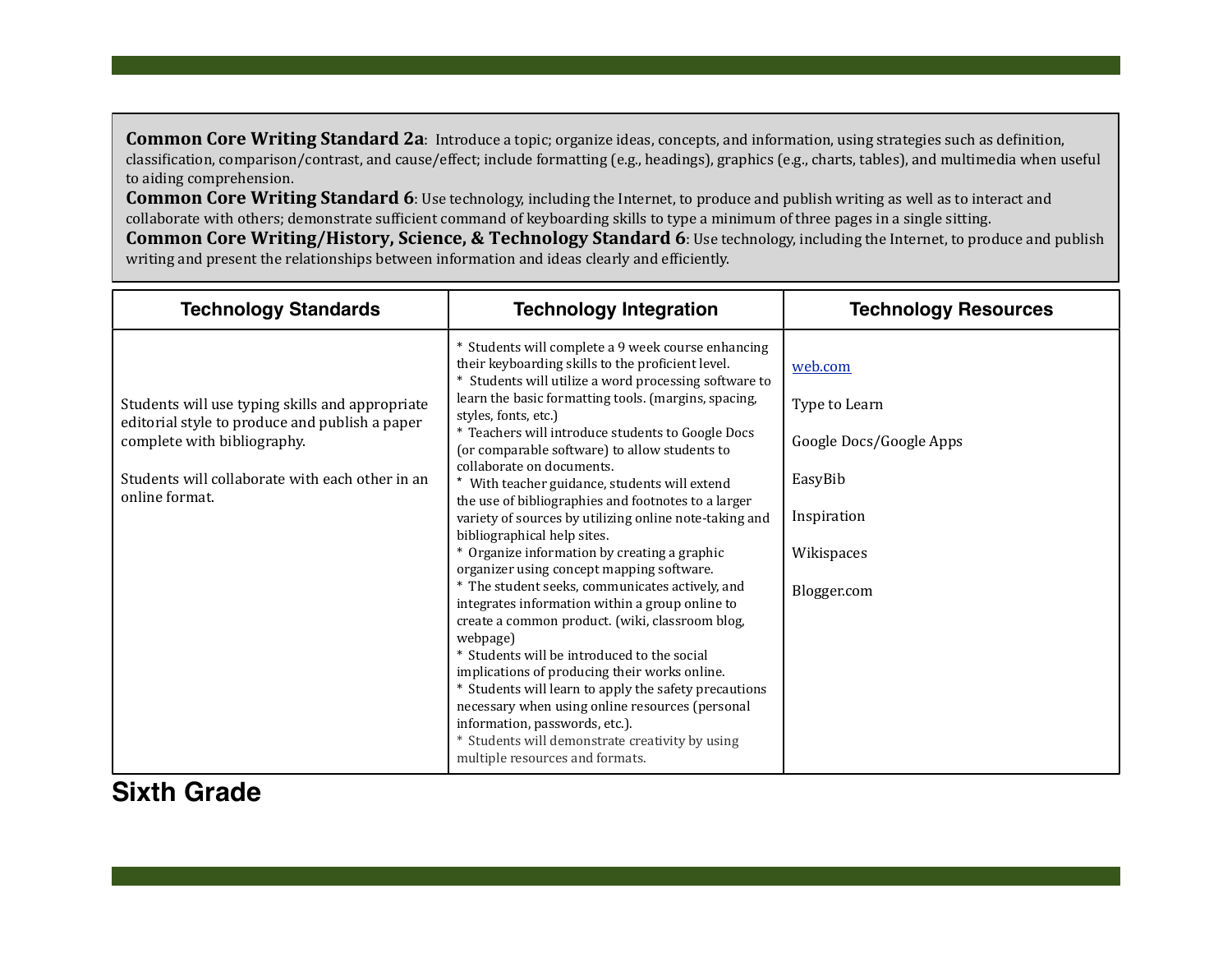**Common Core Writing Standard 8**: Gather relevant information from multiple print and digital sources; assess the credibility of each source; and quote or paraphrase the data and conclusions of others while avoiding plagiarism and providing basic bibliographic information for sources.

**Common Core Writing/History, Science, and Technology Standard 8:** Gather relevant information from multiple print and digital sources, using search terms effectively; assess the credibility and accuracy of each source; and quote or paraphrase the data and conclusions of others while avoiding plagiarism and following a standard format for citation.

| <b>Technology Standards</b>                                                                               | <b>Technology Integration</b>                                                                                                                                                                                                                                                                                                                                                                                                                                                                                                                                                                                                                                                                                                                                                                                                                                                 | <b>Technology Resources</b>                                                                           |
|-----------------------------------------------------------------------------------------------------------|-------------------------------------------------------------------------------------------------------------------------------------------------------------------------------------------------------------------------------------------------------------------------------------------------------------------------------------------------------------------------------------------------------------------------------------------------------------------------------------------------------------------------------------------------------------------------------------------------------------------------------------------------------------------------------------------------------------------------------------------------------------------------------------------------------------------------------------------------------------------------------|-------------------------------------------------------------------------------------------------------|
| The student uses technology to locate, collect,<br>and evaluate information from a variety of<br>sources. | * Apply a research process and/or an<br>information problem-solving model to decide<br>what information is needed.<br>* Find and select appropriate online sources to<br>answer questions.<br>* Demonstrates knowledge of different search<br>strategies used online (advanced search,<br>boolean search, shortcuts, etc.)<br>* Formulate subject and keyword search terms<br>for locating information found online<br>* Understands multiple resources must be<br>consulted to verify the accuracy, relevance and<br>comprehensiveness of information.<br>* Examine bogus websites and discusses<br>effective ways to identify them.<br>* Display emotional resilience by persisting in<br>information searching despite challenges.<br>* Understands and recognizes the use of bias as<br>it is used in books and online sources.<br>* Compare key concepts of intellectual | Kansas Library Databases<br>Chapman School Library<br>Library Media Specialist<br>Google<br>Infotopia |
|                                                                                                           | property including ownership of technology,<br>copyright, patent, trademark, trade name, and<br>discuss consequences of violating other's<br>intellectual property rights.                                                                                                                                                                                                                                                                                                                                                                                                                                                                                                                                                                                                                                                                                                    |                                                                                                       |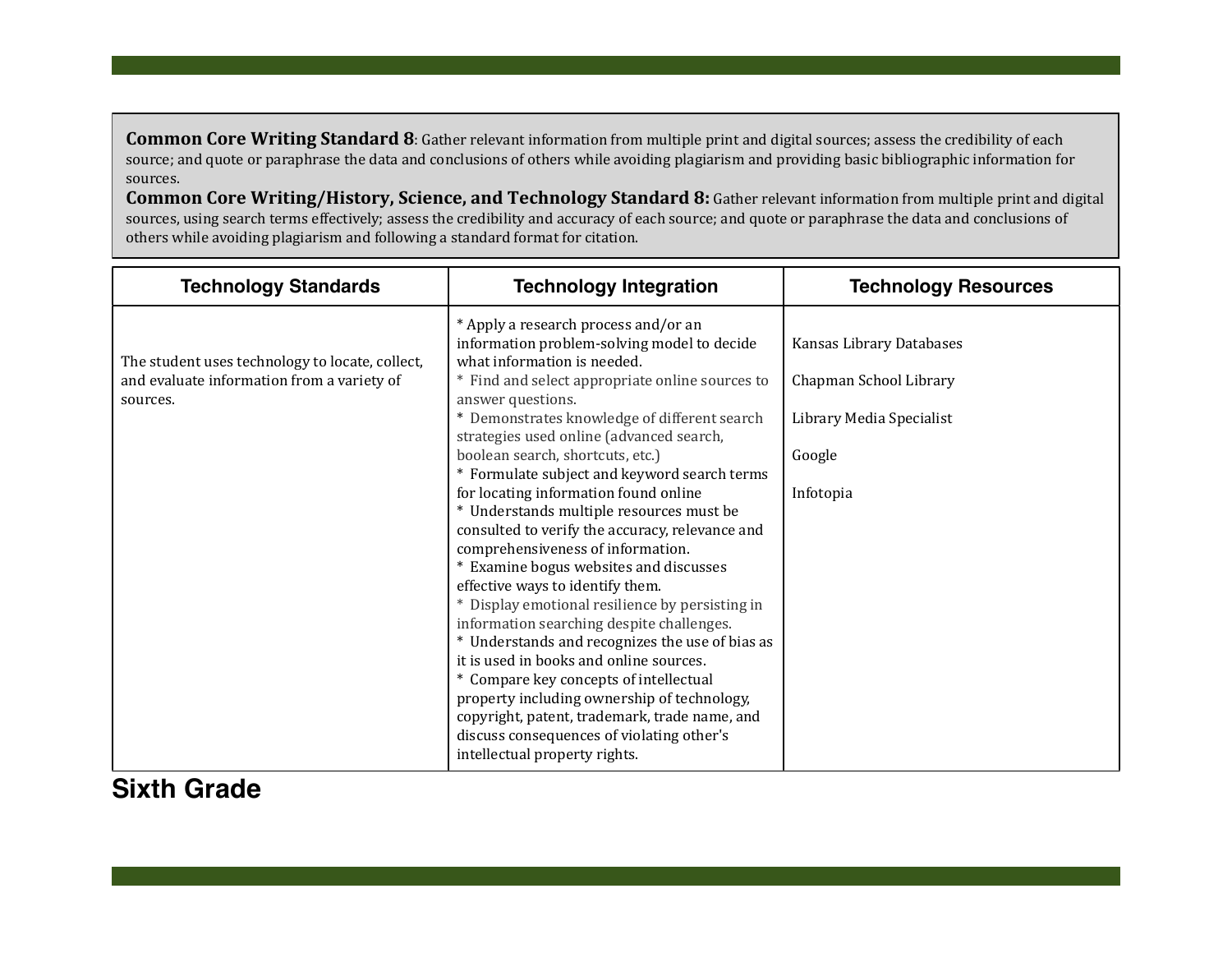Common Core Reading/History Standard 7: Integrate visual information (e.g., in charts, graphs, photographs, videos, or maps) with other information in print and digital texts.

| <b>Technology Standards</b>                                                                                                   | <b>Technology Integration</b>                                                                                                                                                                                                                                                                                                                                                                                                                                      | <b>Technology Resources</b>                |
|-------------------------------------------------------------------------------------------------------------------------------|--------------------------------------------------------------------------------------------------------------------------------------------------------------------------------------------------------------------------------------------------------------------------------------------------------------------------------------------------------------------------------------------------------------------------------------------------------------------|--------------------------------------------|
| Students will select and use appropriate<br>technology tools to present data and<br>information effectively in multiple ways. | * Students will utilize a spreadsheet software to<br>create digital graphs and charts to integrate into<br>a paper.<br>* Students are familiar with the steps involved<br>with downloading and incorporating digital<br>images from a teacher-approved site.<br>* Students understand and show respect for<br>copyright/intellectual property rights of<br>creators and producers.<br>* Follow ethical and legal guidelines in<br>gathering and using information. | Spreadsheet<br>Pages<br>MS Word<br>EasyBib |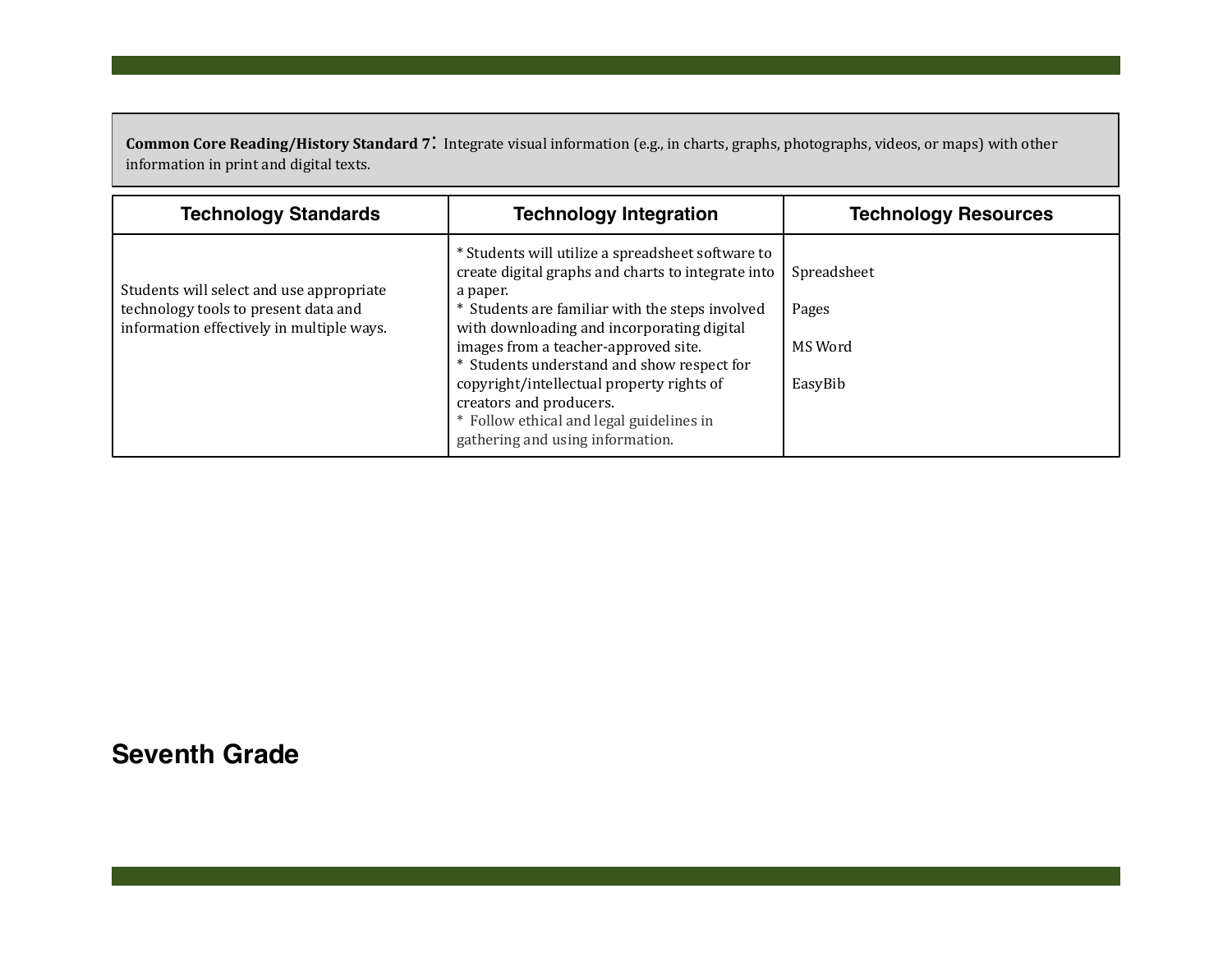**Common Core Reading and Literature Standard 7**: Compare and contrast a written story, drama, or poem to its audio, filmed, staged, or multimedia version, analyzing the effects of techniques, unique to each medium (e.g., lighting, sound, color, or camera focus and angles in a film).

| <b>Technology Standards</b>                                                           | <b>Technology Integration</b>                                                                                                                                                                                                                                                        | <b>Technology Resources</b>               |
|---------------------------------------------------------------------------------------|--------------------------------------------------------------------------------------------------------------------------------------------------------------------------------------------------------------------------------------------------------------------------------------|-------------------------------------------|
| The student will integrate new technology into<br>one's own knowledge and skill base. | * Seek information from diverse resources and<br>multiple perspectives to gain full<br>comprehension.<br>* Applies knowledge from visual and/or aural<br>messages received after viewing a variety of<br>different formats and styles in future<br>multimedia presentations created. | DVD.<br>E-Books<br><b>Streaming Video</b> |

**Common Core Reading/History Standard 7:** Integrate visual information (e.g., in charts, graphs, photographs, videos, or maps) with other information in print and digital texts.

**Common Core Speaking & Listening Standard 5**: Integrate multimedia components and visual displays in presentations to clarify claims and findings and emphasize salient points.

| <b>Technology Standards</b>                                                                                      | <b>Technology Integration</b>                                                                                                                                                                                                                                                                                                                                                                                                                                                                           | <b>Technology Resources</b>                        |
|------------------------------------------------------------------------------------------------------------------|---------------------------------------------------------------------------------------------------------------------------------------------------------------------------------------------------------------------------------------------------------------------------------------------------------------------------------------------------------------------------------------------------------------------------------------------------------------------------------------------------------|----------------------------------------------------|
| Students will select and use the appropriate<br>tools and digital resources to accomplish a<br>variety of tasks. | *Demonstrate personal productivity by<br>completing online products to express learning.<br>* Demonstrate creativity by using multiple<br>resources and formats<br>* Students utilize a word processing tool to<br>organize their paper with correct page layout.<br>* Students utilize a spreadsheet tool to create<br>graphs and charts to integrate into a paper or<br>multimedia project.<br>* Students utilize a presentation software<br>(Prezi, Keynote) to create a multimedia<br>presentation. | Pages<br>MS Word<br>Keynote or Powerpoint<br>Prezi |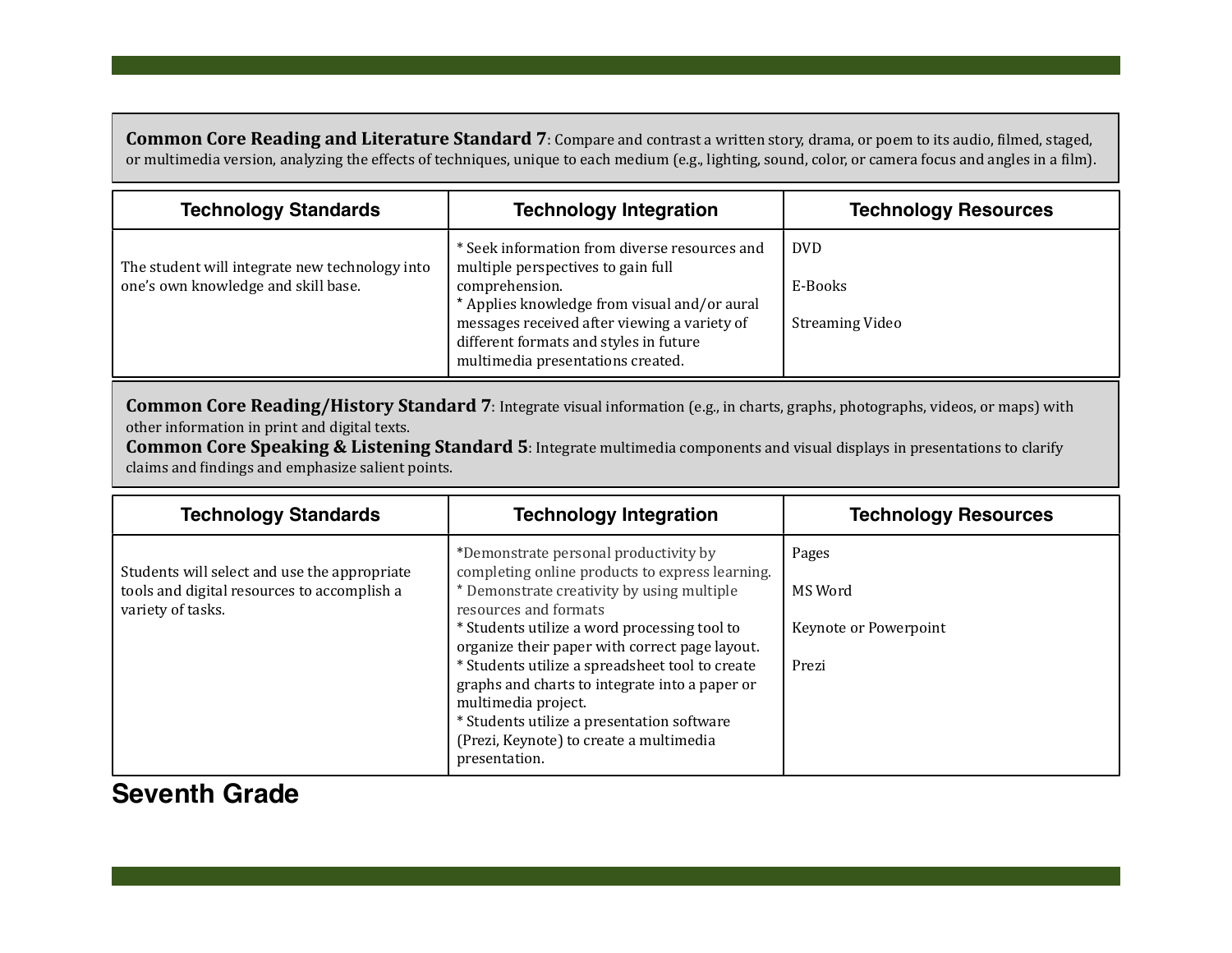**Common Core Writing Standard 6 & Common Core Writing/History, Science & Technology 6:** Use technology, including the Internet, to produce and publish writing and link to and cite sources as well as to interact and collaborate with others, including linking to and citing sources.

**Common Core Writing Standard 2a:** introduce a topic clearly, previewing what is to follow; organize ideas, concepts, and information, using strategies such as definition, classification, comparison/contrast, and cause/effect; include formatting (e.g., headings), graphics (e.g., charts, tables), and multimedia when useful to aiding comprehension.

| <b>Technology Standards</b>                                                                                      | <b>Technology Integration</b>                                                                                                                                                                                                                                                                                                                                                                                                                                                                                                                                             | <b>Technology Resources</b>                                                            |
|------------------------------------------------------------------------------------------------------------------|---------------------------------------------------------------------------------------------------------------------------------------------------------------------------------------------------------------------------------------------------------------------------------------------------------------------------------------------------------------------------------------------------------------------------------------------------------------------------------------------------------------------------------------------------------------------------|----------------------------------------------------------------------------------------|
| Students will select and use the appropriate<br>tools and digital resources to accomplish a<br>variety of tasks. | *Work collaboratively on a newsletter reflecting<br>unit of study using publication software (e.g.,<br>Pages)<br>* Create hyperlinks that link directly from their<br>paper to the correct online source.<br>* Understands how the use of technology can<br>affect humans in various ways including their<br>safety, comfort, choices, and attitudes<br>concerning a specific topic. (news comments,<br>blogs, emails, propaganda)<br>* Identify, discuss and explain each other's<br>point of view and biases in their writing during<br>a peer online editing activity. | Pages<br>MS Word<br><b>Blogs</b><br>News comments<br>Email<br>Library Media Specialist |
|                                                                                                                  | * Demonstrates knowledge of social, ethical,<br>and human issues associated with technology<br>(Cyberbullying, social media awareness, privacy<br>laws, etc.).                                                                                                                                                                                                                                                                                                                                                                                                            |                                                                                        |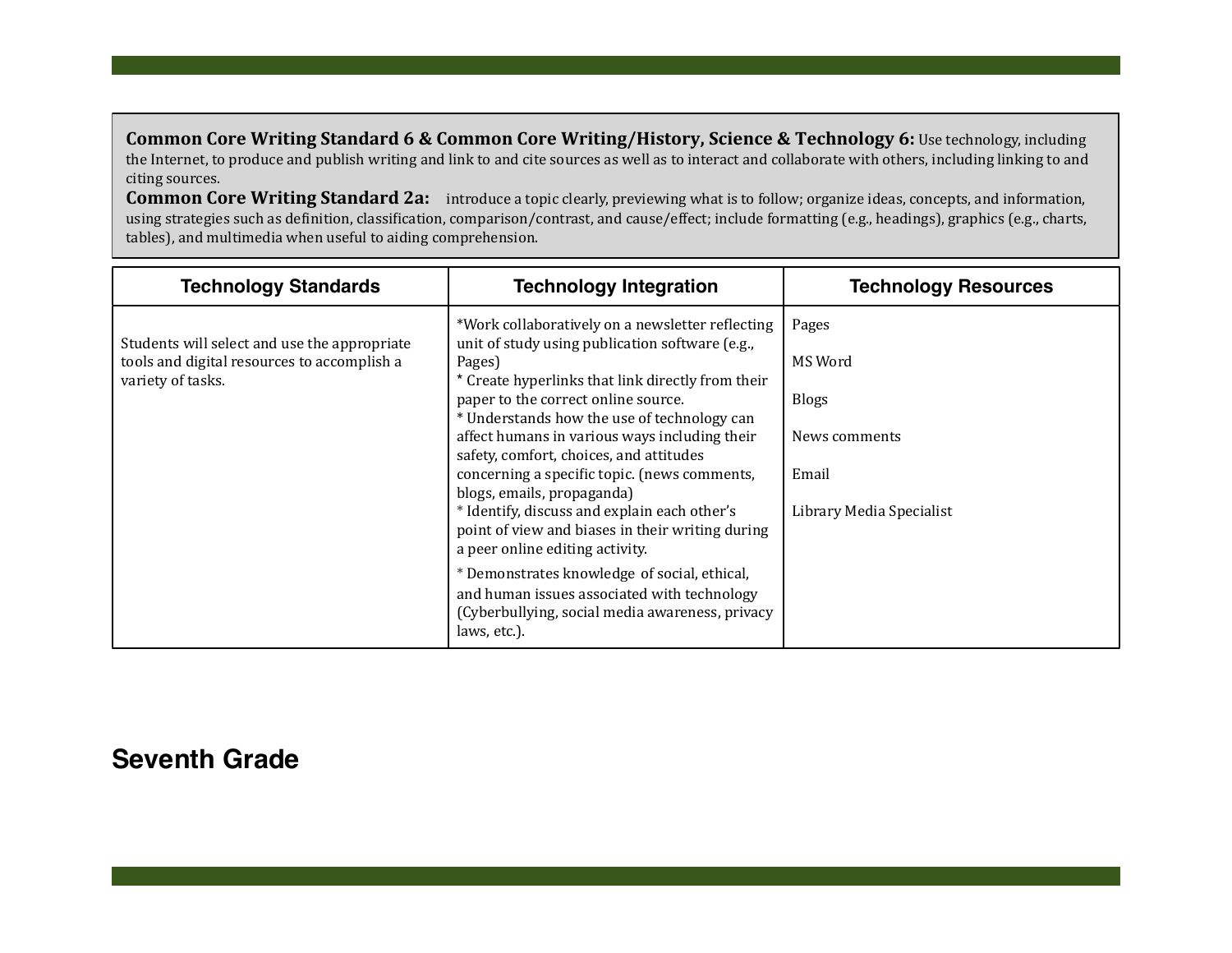**Common Core Writing Standard 8 & Common Core Writing/History, Science & Technology Standard 8: Gather relevant** information from multiple print and digital sources, using search terms effectively; assess the credibility and accuracy of each source; and quote or paraphrase the data and conclusions of others while avoiding plagiarism and following a standard format for citation.

| <b>Technology Standards</b>                                                                                            | <b>Technology Integration</b>                                                                                                                                                                                                                                                                                                                                                                                                                                                                                                                                                                                                                                                                                | <b>Technology Resources</b>                                                              |
|------------------------------------------------------------------------------------------------------------------------|--------------------------------------------------------------------------------------------------------------------------------------------------------------------------------------------------------------------------------------------------------------------------------------------------------------------------------------------------------------------------------------------------------------------------------------------------------------------------------------------------------------------------------------------------------------------------------------------------------------------------------------------------------------------------------------------------------------|------------------------------------------------------------------------------------------|
| Students will use all available resources,<br>including online databases, to locate and cite<br>information correctly. | *Perform advanced search techniques and<br>queries online<br>* Understand and effectively use a wide-range<br>of different databases to find information.<br>* Recognize facts, opinions, and point of view<br>and sometimes determine when it is<br>appropriate in one's own work.<br>* Understand the difference between a primary<br>and a secondary source found online.<br>* Find, evaluate, and select appropriate sources<br>based on type of question to answer.<br>* Make sense of information gathered from<br>diverse sources by identifying misconceptions,<br>main and supporting ideas, conflicting<br>information, and point of view or bias.<br>* Continue an inquiry-based research process | Kansas Library Databases<br>Chapman School Library<br>Library Media Specialist<br>Google |
|                                                                                                                        | by applying critical thinking skills (analysis,<br>synthesis, evaluation, organization) to<br>information and knowledge in order to<br>construct new understandings, draw<br>conclusions, and create new knowledge.<br>* Demonstrate adaptability by changing the<br>inquiry focus, questions, resources, or<br>strategies when necessary to achieve success.<br>(Boolean, advance search skills)<br>* Display emotional resilience by persisting in<br>information searching despite challenges.                                                                                                                                                                                                            |                                                                                          |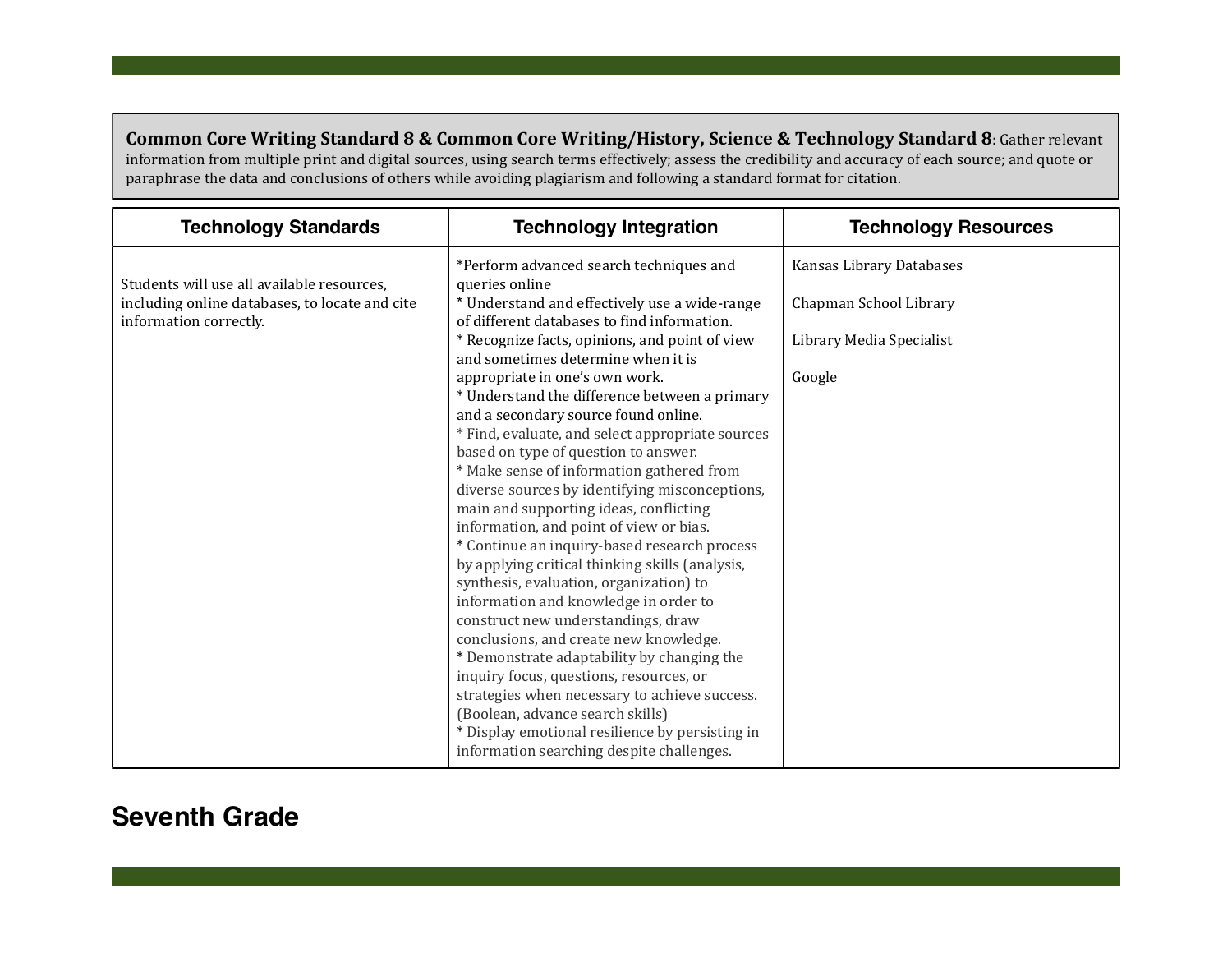**Common Core Reading/Science and Technology Standard 9**: Compare and contrast the information gained from experiments, simulations, video, or multimedia sources with that gained from reading a text on the same topic.

| <b>Technology Standards</b>                                                                        | <b>Technology Integration</b>                                                                         | <b>Technology Resources</b>        |
|----------------------------------------------------------------------------------------------------|-------------------------------------------------------------------------------------------------------|------------------------------------|
| Students will use a variety of online and digital<br>reference materials to enhance understanding. | * Engage in virtual learning activities (e.g.,<br>virtual museum tours, simulations, and/or<br>Skype) | Virtual Tours<br>Webquest<br>Skype |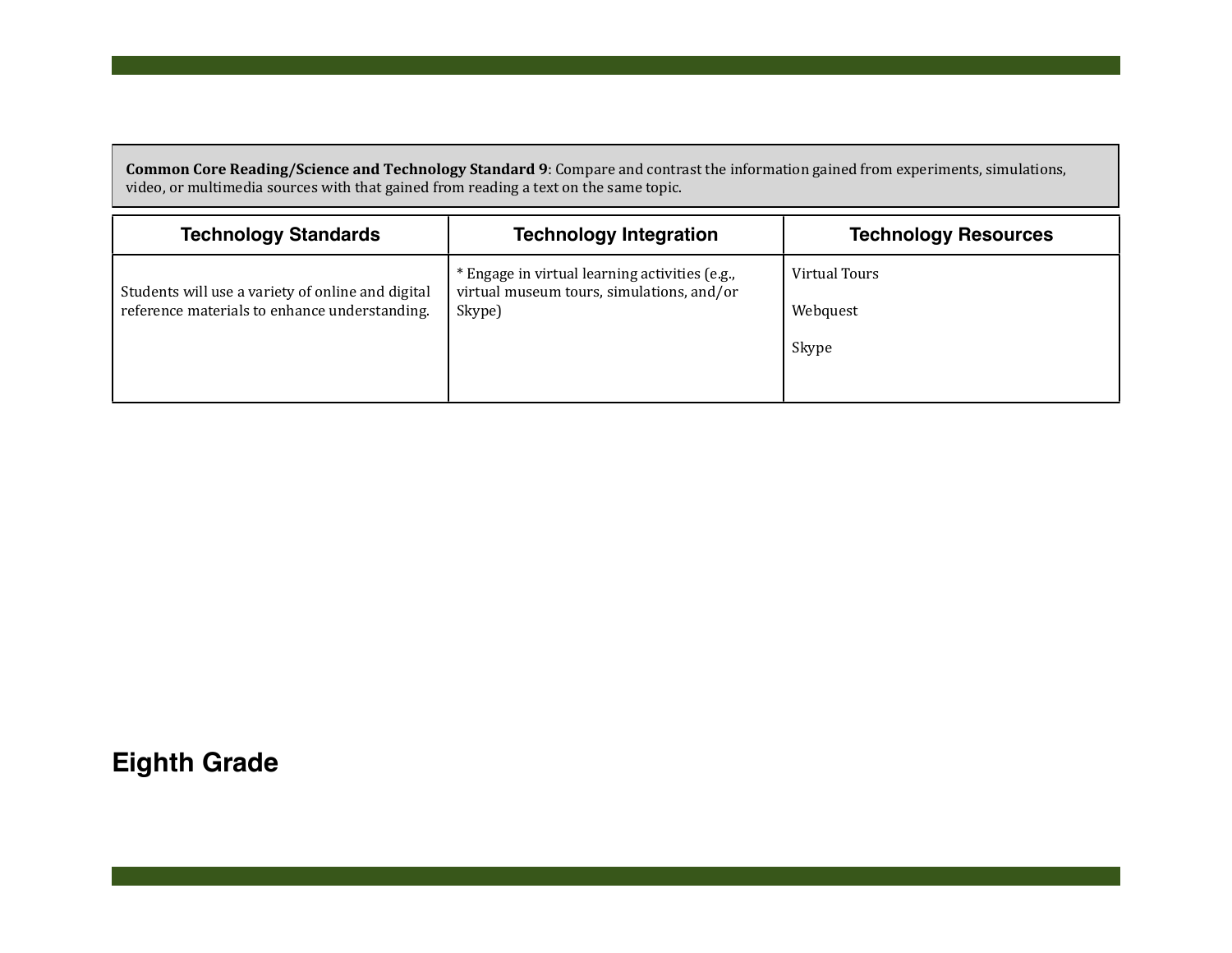**Common Core Writing Standard 2a**: Introduce a topic clearly, previewing what is to follow; organize ideas, concepts, and information into broader categories; include formatting (e.g., headings), graphics (e.g., charts, tables), and multimedia when useful to aiding comprehension. **Common Core Writing Standard 6**: Use technology, including the Internet, to produce and publish writing and present the relationships between information and ideas efficiently as well as to interact and collaborate with others.

**Common Core Writing/History, Science and Tech. Standard 6:** Use technology, including the Internet, to produce and publish writing and present the relationships between information and ideas clearly and efficiently.

| <b>Technology Standards</b>                                                                                                                                           | <b>Technology Integration</b>                                                                                                                                                                                                                                                                                                                                                                                                                                                                                                                                                                                                                                                                                         | <b>Technology Resources</b>          |
|-----------------------------------------------------------------------------------------------------------------------------------------------------------------------|-----------------------------------------------------------------------------------------------------------------------------------------------------------------------------------------------------------------------------------------------------------------------------------------------------------------------------------------------------------------------------------------------------------------------------------------------------------------------------------------------------------------------------------------------------------------------------------------------------------------------------------------------------------------------------------------------------------------------|--------------------------------------|
| Students will select and use the appropriate<br>tools and digital resources to produce and<br>publish a document using all the correct<br>formatting skills required. | * Create documents (e.g., letters, memos,<br>reports) using existing forms and templates.<br>* Employ word processing utility tools (e.g.,<br>spell checker, grammar checker, thesaurus).<br>* Format text using basic and more advanced<br>formatting functions (e.g., headers/footers/<br>dropped caps, and indexing).<br>* Retrieve existing documents and safeguard<br>using name and save functions.<br>* Create new word processing forms, style<br>sheets, and templates.<br>* Enhance publications using different fonts,<br>styles, attributes, justification, etc.<br>* Enhance publications using paint/draw<br>functions.<br>* Format new desktop publishing files.<br>* Output desktop publishing files. | Pages<br>MS Word<br>Computer Teacher |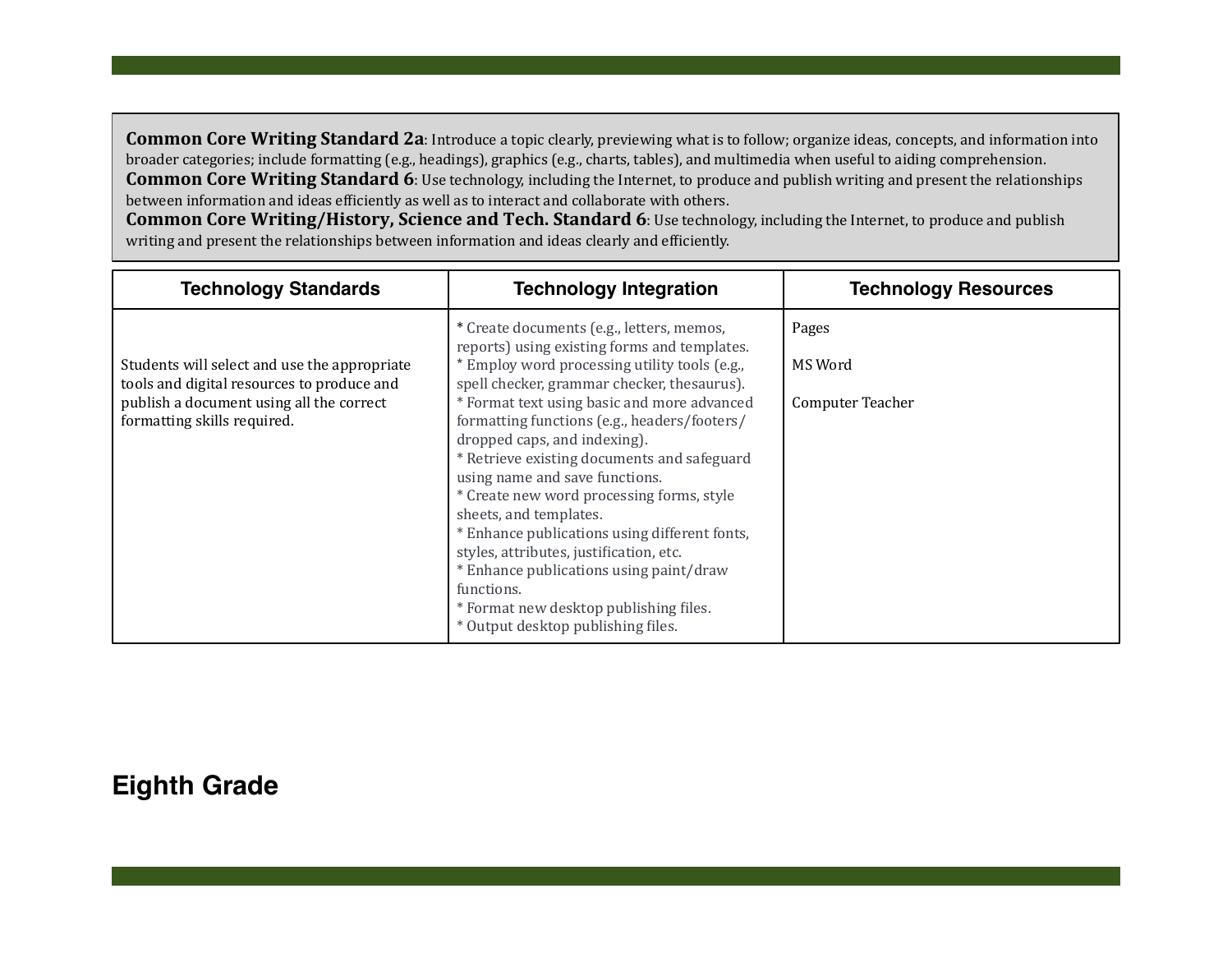**Common Core Reading in History Standard 7:** Integrate visual information (e.g., in charts, graphs, photographs, videos, or maps) with other information in print and digital texts.

**Common Core Speaking and Listening Standard 5:** Integrate multimedia and visual displays into presentations to clarify information, strengthen claims and evidence, and add interest.

| <b>Technology Standards</b>                                                                  | <b>Technology Integration</b>                                                                                                                                                                                                                                                                                                                                                                                                           | <b>Technology Resources</b> |
|----------------------------------------------------------------------------------------------|-----------------------------------------------------------------------------------------------------------------------------------------------------------------------------------------------------------------------------------------------------------------------------------------------------------------------------------------------------------------------------------------------------------------------------------------|-----------------------------|
| Students will use online and digital materials to<br>enhance understanding in presentations. | * Place graphics in document.<br>* Create computer presentation and handouts<br>in accordance with basic principles of graphics<br>design and visual communication.<br>* Independently use a variety of primary and<br>secondary sources found online, in a variety of<br>formats related to a given content area to<br>construct a synthesis project, such as a poster,<br>handout, brochure, essay, or an electronic<br>presentation. | Draw<br>Google Images       |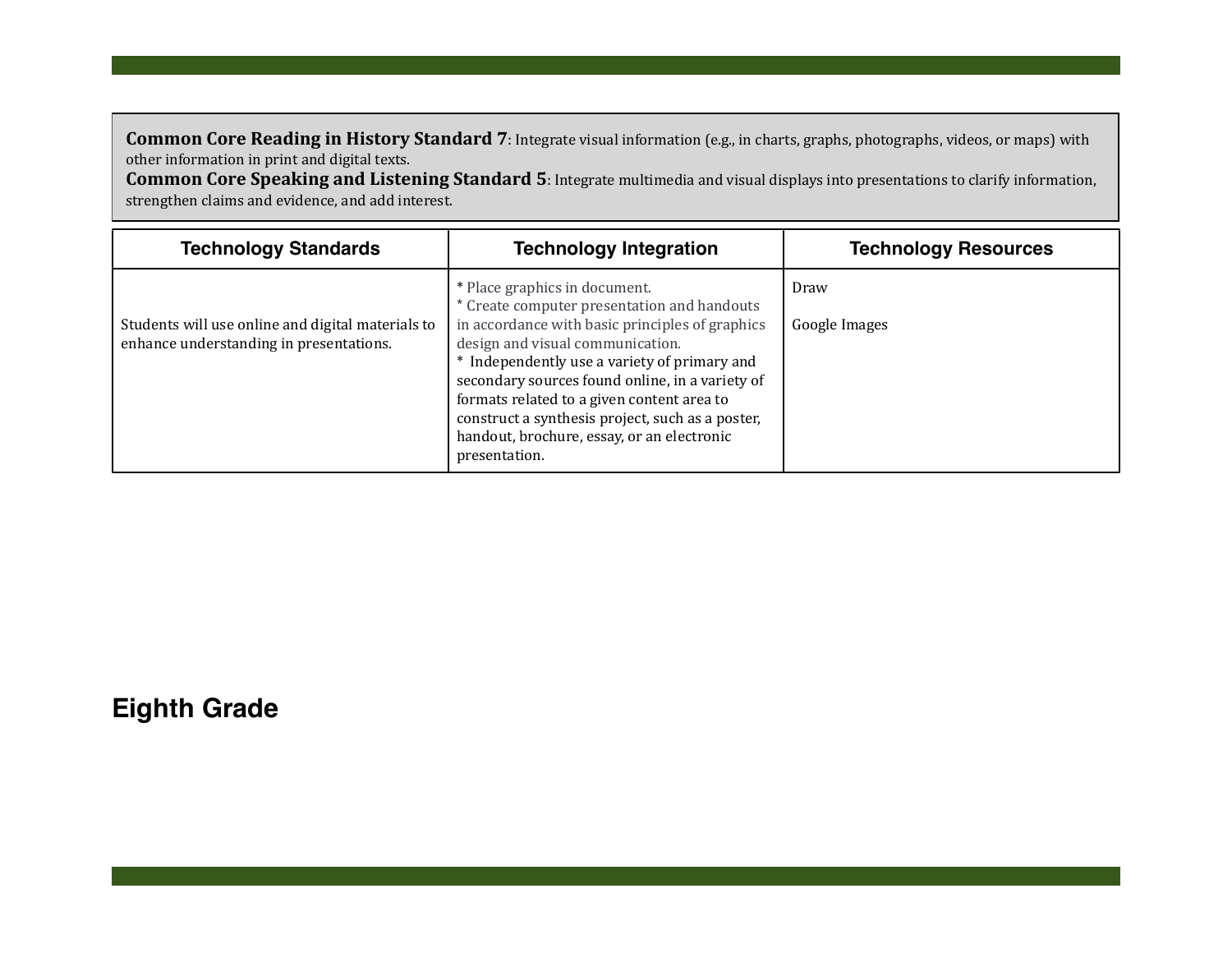**Common Core Writing Standard 8**: Gather relevant information from multiple print and digital sources, using search terms effectively; assess the credibility and accuracy of each source; and quote or paraphrase the data and conclusions of others while avoiding plagiarism and following a standard format for citation.

**Common Core Writing/History, Science & Tech Standard 8**: Gather relevant information from multiple print and digital sources, using search terms effectively; assess the credibility and accuracy of each source; and quote or paraphrase the data and conclusions of others while avoiding plagiarism and following a standard format for citation.

| <b>Technology Standards</b>                                                                    | <b>Technology Integration</b>                                                                                                                                                                                                                                                                                                                                                                                                                                                                                                                                                                                                                                                                                                                                                                                                                                                                                 | <b>Technology Resources</b>                                                                                           |
|------------------------------------------------------------------------------------------------|---------------------------------------------------------------------------------------------------------------------------------------------------------------------------------------------------------------------------------------------------------------------------------------------------------------------------------------------------------------------------------------------------------------------------------------------------------------------------------------------------------------------------------------------------------------------------------------------------------------------------------------------------------------------------------------------------------------------------------------------------------------------------------------------------------------------------------------------------------------------------------------------------------------|-----------------------------------------------------------------------------------------------------------------------|
| Students independently access and use<br>information from a wide variety of online<br>sources. | * Independently finds and uses information<br>from a variety of sources and the accompanying<br>technology (e.g., Interlibrary loan, world wide<br>web searches, government agencies, and<br>geographical dictionary) to find specific<br>information needed.<br>* Independently knows where to start research<br>based on what type of information is needed.<br>* Explore browser features and understands<br>how to use them to help access information.<br>* Understands how to bookmark web addresses<br>for future use<br>* Navigate web sites using software function<br>(e.g., Forward, Back, Go To, Bookmarks)<br>* Add plug-ins and helpers to the web browser.<br>* Understands how to archive files.<br>* Independently evaluates information found in<br>selected sources on the basis of accuracy,<br>validity, appropriateness to needs, importance,<br>bias, and social and cultural context. | Kansas Library Databases<br>Chapman School Library<br>Interlibrary Loan<br>Dictionary.com<br>Library Media Specialist |
|                                                                                                | * Demonstrate adaptability by changing the<br>inquiry focus, questions, resources, or<br>strategies when necessary to achieve success.<br>* Follows ethical and legal guidelines in<br>gathering and using information.                                                                                                                                                                                                                                                                                                                                                                                                                                                                                                                                                                                                                                                                                       |                                                                                                                       |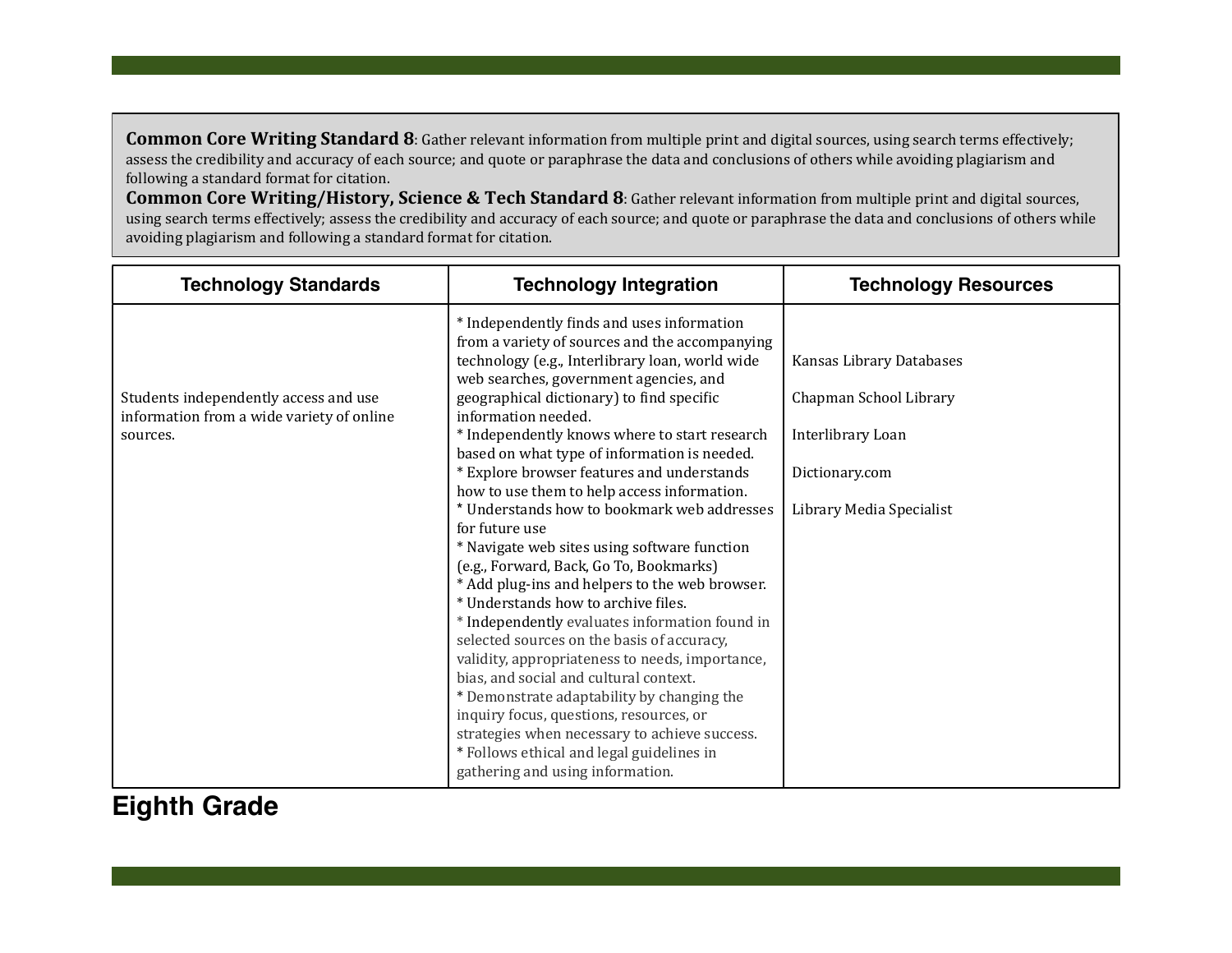**Common Core Reading for Instruction Standard 7**: Evaluate the advantages and disadvantages of using different mediums (e.g., print or digital text, video, multimedia) to present a particular topic or idea.

| <b>Technology Standards</b>                                                  | <b>Technology Integration</b>                                                                                                                                                                                                                                                                                                                                                                                                                                                                                                                                                                                                                                                                                                                                                                                                                                                                                                                          | <b>Technology Resources</b> |
|------------------------------------------------------------------------------|--------------------------------------------------------------------------------------------------------------------------------------------------------------------------------------------------------------------------------------------------------------------------------------------------------------------------------------------------------------------------------------------------------------------------------------------------------------------------------------------------------------------------------------------------------------------------------------------------------------------------------------------------------------------------------------------------------------------------------------------------------------------------------------------------------------------------------------------------------------------------------------------------------------------------------------------------------|-----------------------------|
| Students will explore and use a wide range of<br>technology tools available. | * Student will understand how to send and<br>access email messages using login and<br>password functions.<br>* Students will create e-mail messages in<br>accordance with established business<br>standards (e.g., grammar, word usage, spelling,<br>sentence structure, clarity, etc.)<br>* Students will demonstrate knowledge of email<br>etiquette<br>* Students understand how to attach<br>documents to messages<br>* Demonstrate knowledge of contamination<br>protection strategies for email. Save email<br>messages/attachments.<br>* Create calendars/schedules.<br>* Document results.<br>* Create tasks (to-do) list.<br>* Identify PIM applications (MS Outlook, Lotus<br>Notes, and others).<br>* Manage daily/weekly/monthly schedule using<br>applications such as Notes, MS Outlook, etc.<br>* Create and send notes, informal memos,<br>reminder using PIM applications including to<br>oneself as needed.<br>Continue on Next Page | Email<br>Online Calendars   |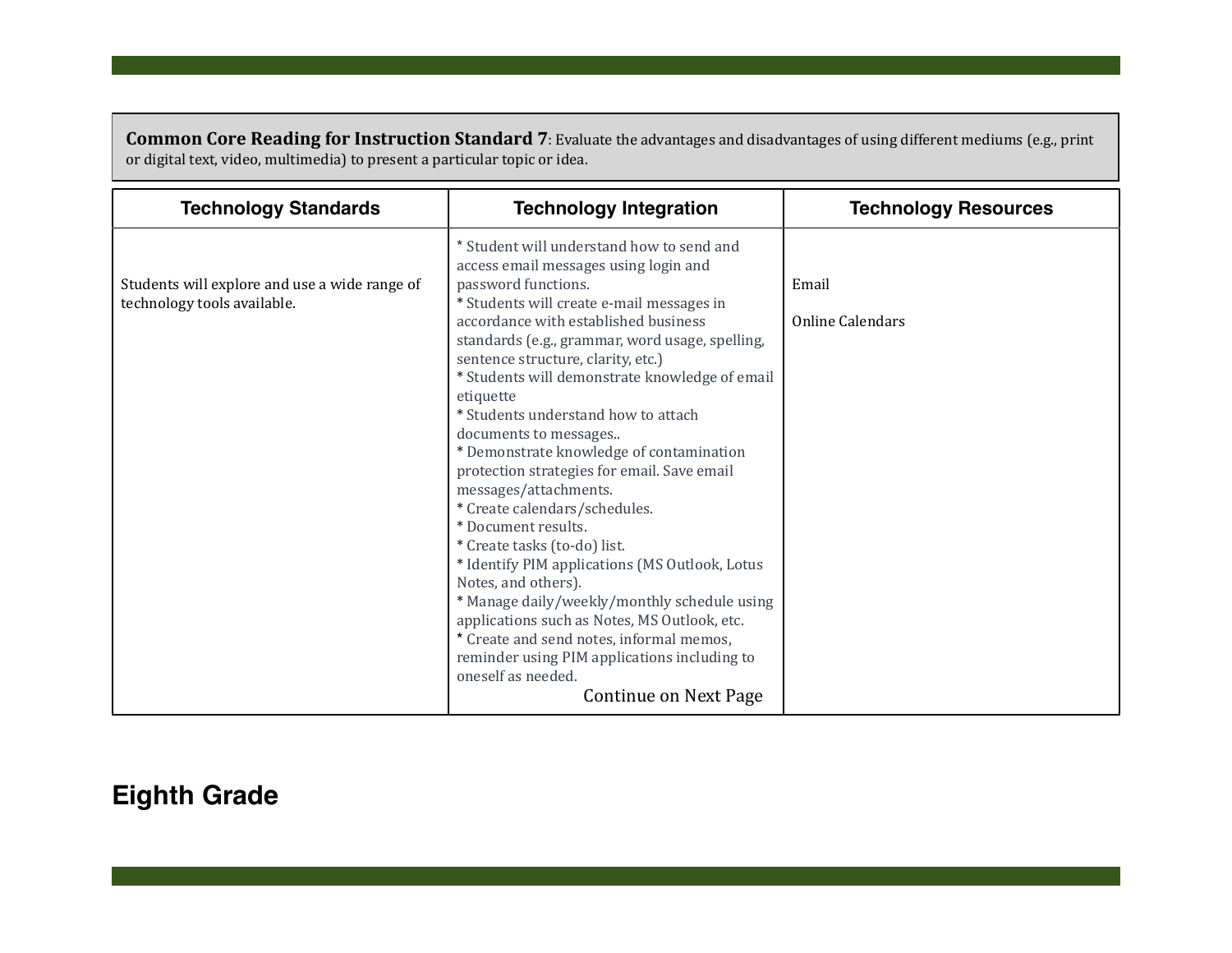**( Cont. ) Common Core Reading for Instruction Standard 7**: Evaluate the advantages and disadvantages of using different mediums (e.g., print or digital text, video, multimedia) to present a particular topic or idea.

| <b>Technology Standards</b><br><b>Technology Integration</b>                                                                                                                                                                                                                                                                                                                                                                                                                                                                                                                                                                                                                                                                                                                                                                                                                                                                                                                                                                                                                                                                | <b>Technology Resources</b>      |
|-----------------------------------------------------------------------------------------------------------------------------------------------------------------------------------------------------------------------------------------------------------------------------------------------------------------------------------------------------------------------------------------------------------------------------------------------------------------------------------------------------------------------------------------------------------------------------------------------------------------------------------------------------------------------------------------------------------------------------------------------------------------------------------------------------------------------------------------------------------------------------------------------------------------------------------------------------------------------------------------------------------------------------------------------------------------------------------------------------------------------------|----------------------------------|
| * Manage daily/weekly/monthly schedule using<br>applications.<br>* Apply basic commands of operating system<br>software and appropriate file and disk<br>management techniques.<br>Students will explore and use a wide range of<br>technology tools available.<br>* Recognize the need for regular backup<br>procedures.<br>* Demonstrate knowledge of potential internal<br>and external threats to security including<br>viruses and explore ways to implement<br>countermeasures such as loading detection and<br>protection software.<br>* Understand how to remove viruses in a safe<br>manner and report them in compliance with<br>school procedure.<br>* Ensure compliance with security rules,<br>regulations, and codes and security procedures<br>in accordance with school and business<br>procedures.<br>* Understand how to follow a disaster plan and<br>how to utilize backup and recovery procedures.<br>Document security procedures and maximize<br>threat reduction.<br>* Understand how to provide for user<br>authentication and maintain confidentiality<br>(e.g., assign passwords, access level). | Email<br><b>Online Calendars</b> |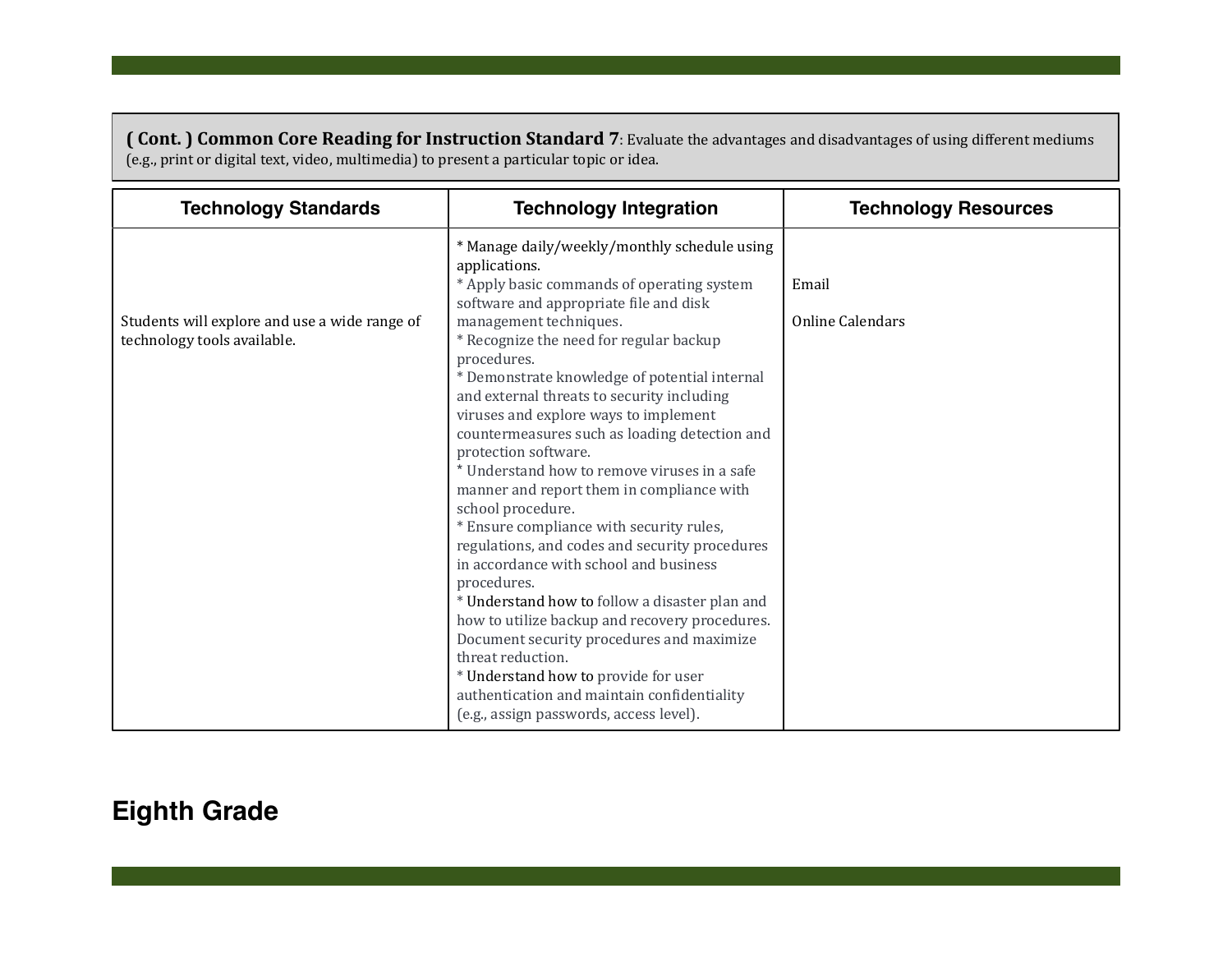**Common Core Writing & Reading for Literacy Standards in Science & Technology 4:** Determine the meaning of symbols, key terms, and other domain-specific words and phrases as they are used in a specific scientific or technical context relevant to *grades* 6-8 texts and topics. The standards below are specific to the 8th Grade Computer Class.

| <b>Technology Standards</b>                                                  | <b>Technology Integration</b>                                                                                                                                                                                                                                                                                                                                                                                                                                                                                                                                                                                                                                                                                                                                                                                                                                                                                                                                                                                                                                                                 | <b>Technology Resources</b> |
|------------------------------------------------------------------------------|-----------------------------------------------------------------------------------------------------------------------------------------------------------------------------------------------------------------------------------------------------------------------------------------------------------------------------------------------------------------------------------------------------------------------------------------------------------------------------------------------------------------------------------------------------------------------------------------------------------------------------------------------------------------------------------------------------------------------------------------------------------------------------------------------------------------------------------------------------------------------------------------------------------------------------------------------------------------------------------------------------------------------------------------------------------------------------------------------|-----------------------------|
| Students will explore and use a wide range of<br>technology tools available. | * Demonstrate knowledge of central processing<br>unit (CPU) control and architecture.<br>* Identify CPU modes of operations.<br>* Define the role of memory management in an<br>operating system.<br>* Demonstrate knowledge of network operating<br>systems.<br>* Demonstrate knowledge of operating system<br>architecture types.<br>* Differentiate between microcomputer,<br>minicomputer, and mainframe operating<br>systems.<br>* Demonstrate knowledge of the basics of<br>process management.<br>* Demonstrate knowledge of the system utilities<br>used for file management.<br>* Demonstrate knowledge of changes brought<br>about by quality industry leaders in the world.<br>* Demonstrate knowledge of successful efforts<br>by industry to improve quality and/or reduce<br>costs.<br>* Demonstrate knowledge of the historical<br>evolution of quality assurance/total quality<br>management (e.g., Deming, ISO 9000).<br>* Demonstrate knowledge of the standards/<br>requirements for the Baldridge award.<br>* Demonstrate knowledge of quality<br>management terminology. |                             |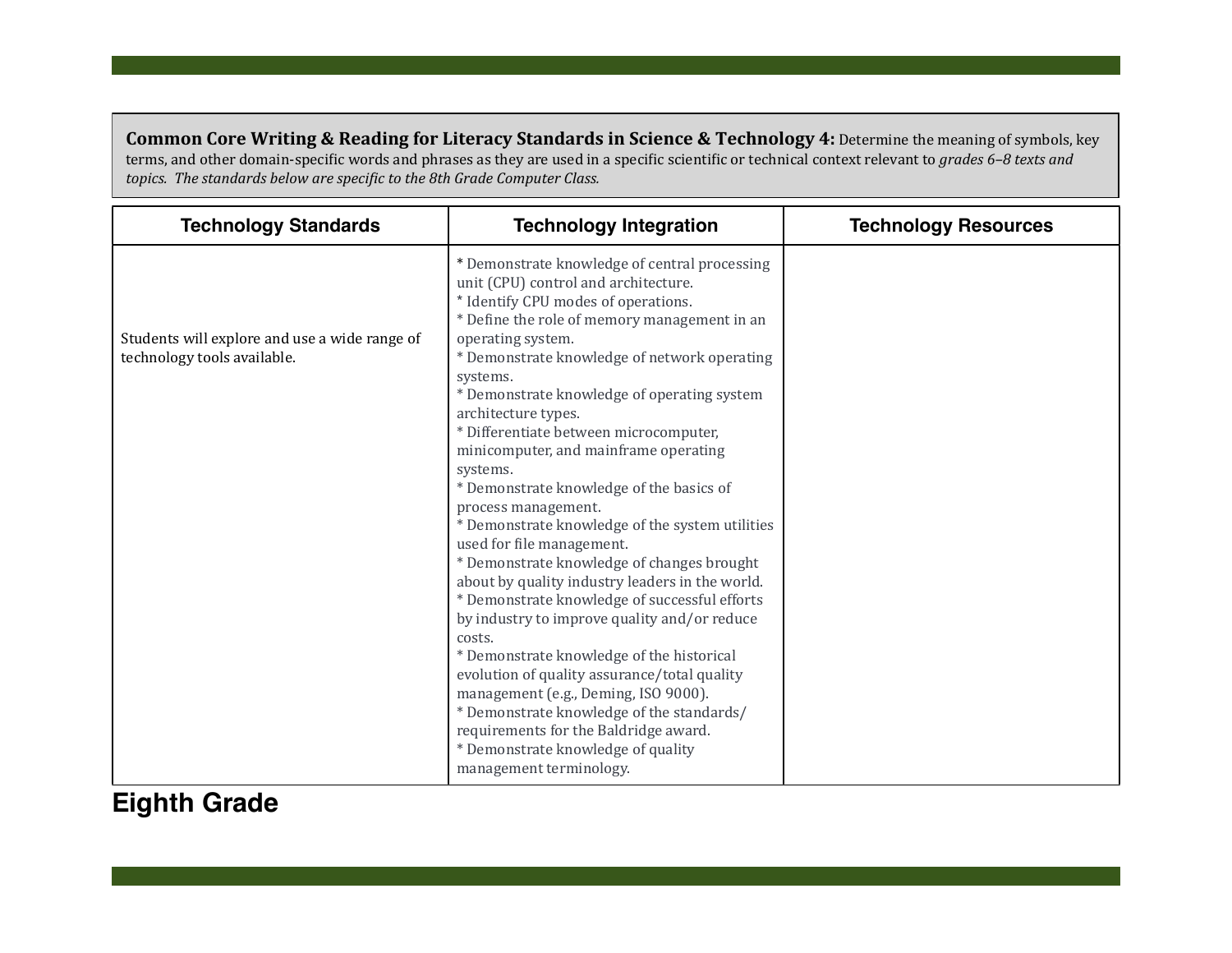**Common Core Writing and Reading Literacy Standards for Science & Technology 7: Integrate quantitative or technical** information expressed in words in a text with a version of that information expressed visually (e.g., in a flowchart, diagram, model, graph, or table).

| <b>Technology Standards</b>                                                  | <b>Technology Integration</b>                                                                                                                                                                                                                                                                                                                                                                                                                                                                                                                                                                                                                                                                                                                                                                                                                                                                                                                                                                                                                                         | <b>Technology Resources</b>                         |
|------------------------------------------------------------------------------|-----------------------------------------------------------------------------------------------------------------------------------------------------------------------------------------------------------------------------------------------------------------------------------------------------------------------------------------------------------------------------------------------------------------------------------------------------------------------------------------------------------------------------------------------------------------------------------------------------------------------------------------------------------------------------------------------------------------------------------------------------------------------------------------------------------------------------------------------------------------------------------------------------------------------------------------------------------------------------------------------------------------------------------------------------------------------|-----------------------------------------------------|
| Students will explore and use a wide range of<br>technology tools available. | *Create, edit, save, retrieve and print<br>spreadsheets.<br>* Create charts and graphs from spreadsheets<br>and incorporate them to enhance presentations.<br>* Group worksheets.<br>* Input/process data using spreadsheet<br>functions while using simple formulas.<br>* Identify hardware items that support<br>presentation software (e.g., scanners, digital<br>cameras, printers, and projection systems).<br>* Print a single slide, an entire presentation, an<br>outline, and notes.<br>* Run slide shows manually and automatically<br>when given a presentation.<br>* Enter and process data using database<br>functions (e.g., structure, format, attributes,<br>relationships, keys, sort features, ect.).<br>* Locate and replace data using search and<br>replace functions.<br>* Perform single- and multiple-table queries<br>(e.g., create, run, save).<br>* Print forms, reports, and results of queries.<br>* Search a database table to locate records.<br>* Verify accuracy of output.<br>* Maintain shared database of contact<br>information. | <b>Numbers</b><br>MS Excel<br>Keynote or Powerpoint |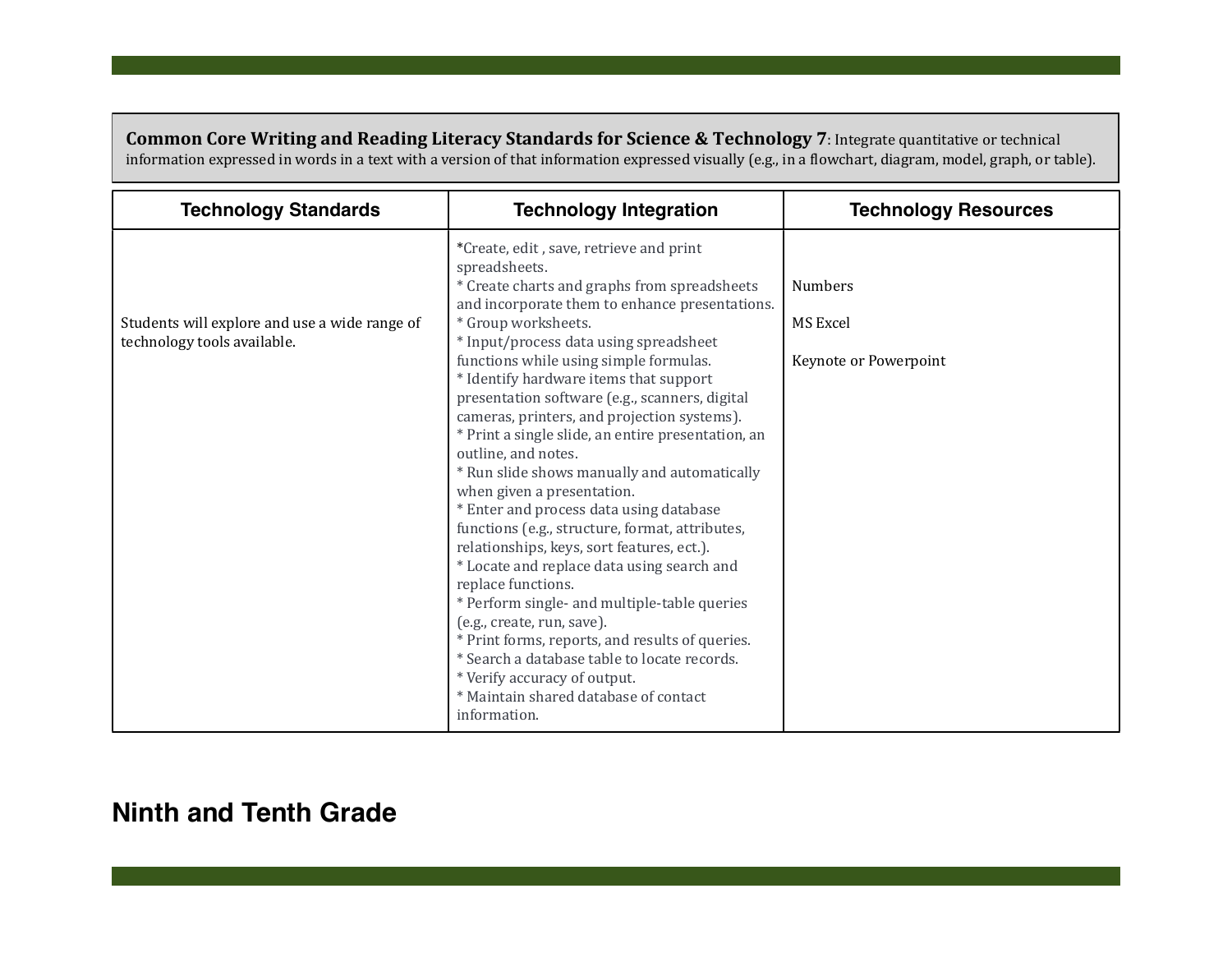**Common Core Reading for Instruction Standard 7**: Analyze various accounts of a subject told in different mediums (e.g., a person's life story in both print and multimedia), determining which details are emphasized in each account.

| <b>Technology Standards</b>                                                                    | <b>Technology Integration</b>                                                                                                                                                                                                                                                                                                                                                                                                                                                    | <b>Technology Resources</b>                                        |
|------------------------------------------------------------------------------------------------|----------------------------------------------------------------------------------------------------------------------------------------------------------------------------------------------------------------------------------------------------------------------------------------------------------------------------------------------------------------------------------------------------------------------------------------------------------------------------------|--------------------------------------------------------------------|
| Students independently access and use<br>information from a wide variety of online<br>sources. | * Identify examples of accurate and inaccurate<br>information found online.<br>* Determine the author's purpose prior to<br>selecting an online resource, i.e., inform,<br>persuade, entertain, ect.<br>* Realize that conflicting facts are found in<br>different sources and understands the terms<br>accurate, relevant, bias, and comprehensive.<br>* Recognizes facts, opinions, and point of view<br>and sometimes determines when it is<br>appropriate in one's own work. | Library Media Director<br>Google<br>Kansas State Library Databases |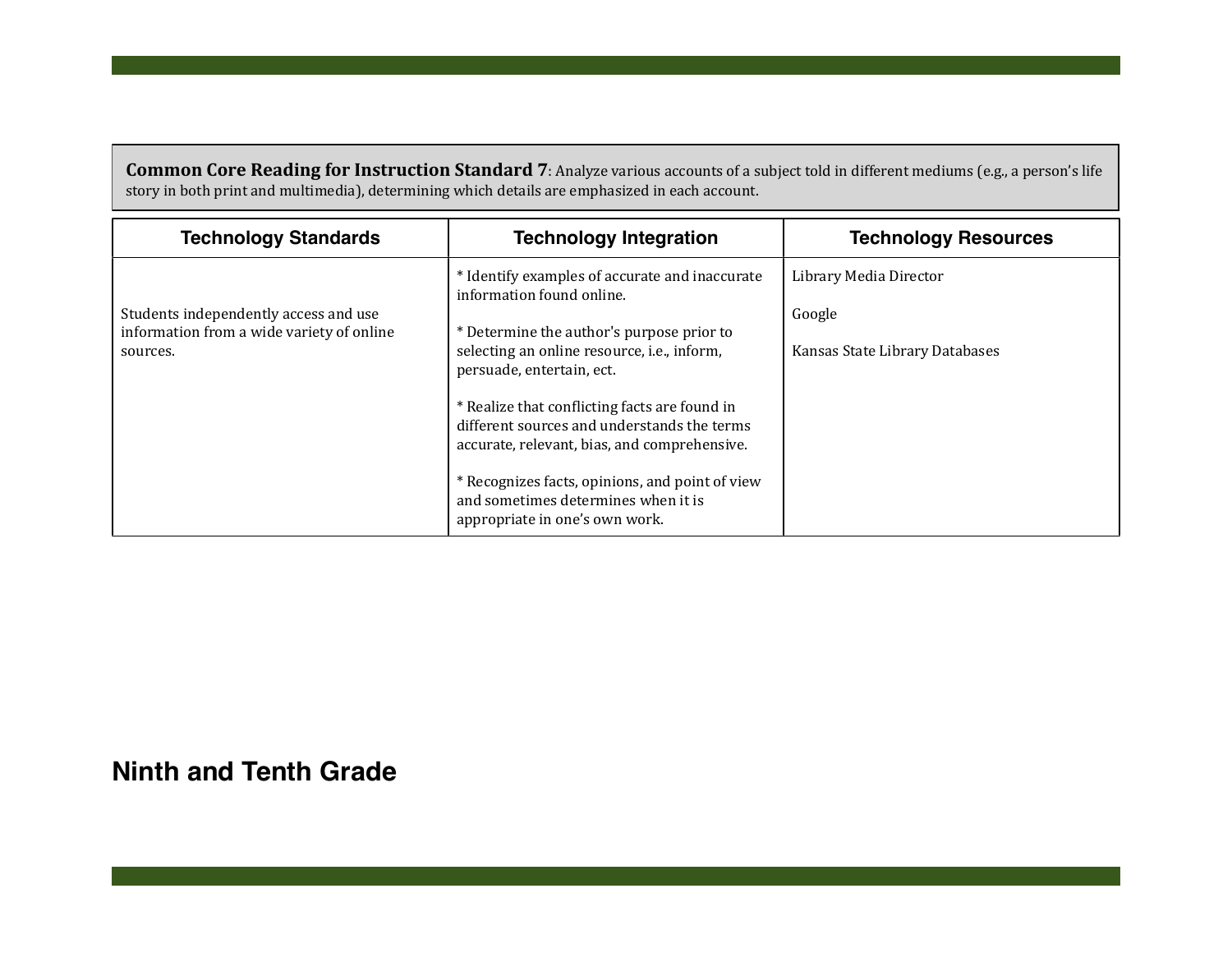**Common Core Writing Standard 7:** Conduct short as well as more sustained research projects to answer a question (including a selfgenerated question) or solve a problem; narrow or broaden the inquiry when appropriate; synthesize multiple sources on the subject, demonstrating understanding of the subject under investigation.

**Common Core Writing Standard 8:** Gather relevant information from multiple authoritative print and digital sources, using advanced searches effectively; assess the usefulness of each source in answering the research question; integrate information into the text selectively to maintain the flow of ideas, avoiding plagiarism and following a standard format for citation.

**Common Core Writing/History, Science & Tech Standard 8: Gather relevant information from multiple authoritative print and** digital sources, using advanced searches effectively; assess the usefulness of each source in answering the research question; integrate information into the text selectively to maintain the flow of ideas, avoiding plagiarism and following a standard format for citation.

**Common Core Writing Standard 2a**: Introduce a topic: organize complex ideas, concepts, and information to make important connections and distinctions; include formatting (e.g., headings), graphics (e.g., figures, tables), and multimedia when useful to aiding comprehension.

| <b>Technology Standards</b>                                                                    | <b>Technology Integration</b>                                                                                                                                                                                                                                                                                                                                                                                                                                                                                                             | <b>Technology Resources</b>                                                                                                                           |
|------------------------------------------------------------------------------------------------|-------------------------------------------------------------------------------------------------------------------------------------------------------------------------------------------------------------------------------------------------------------------------------------------------------------------------------------------------------------------------------------------------------------------------------------------------------------------------------------------------------------------------------------------|-------------------------------------------------------------------------------------------------------------------------------------------------------|
| Students independently access and use<br>information from a wide variety of online<br>sources. | * Find, evaluate, and select appropriate online<br>sources to answer questions on their own.<br>* Decipher between primary and secondary<br>sources found on the Internet.<br>* Recognize alternative systems for organizing<br>and accessing information. (e.g., archives,<br>government sources, digital collections,<br>databases, Google Scholar, ect.)<br>* Independently refines electronic searches as<br>needed.<br>* Constructs appropriate bibliographic citations<br>for research papers including all required<br>formatting. | Library Media Specialist<br>Kansas State Library Databases<br>Online School Library Catalog<br>Google Scholar<br>Google<br>EasyBib<br>CitationMachine |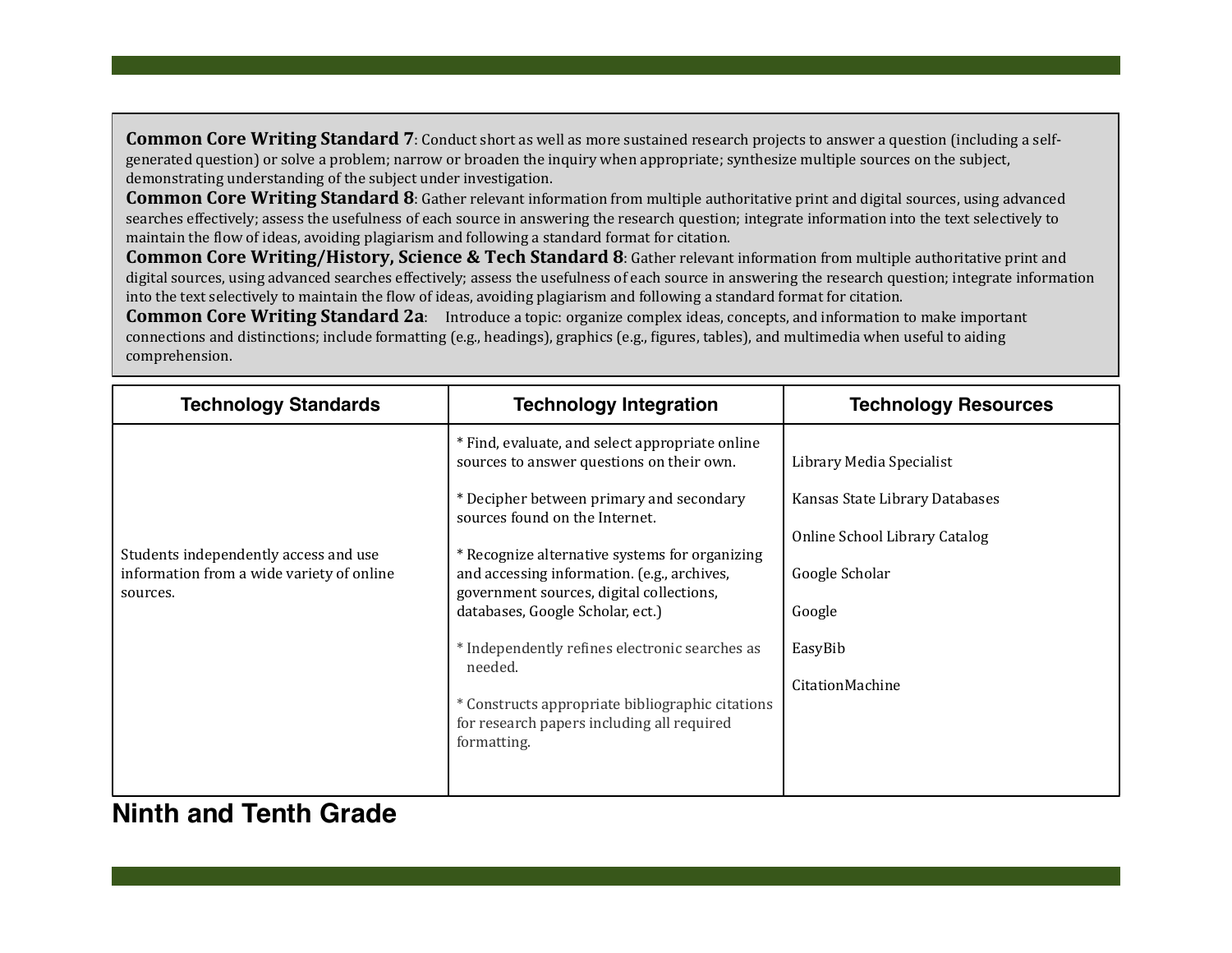Common Core Writing Standard 6: Use technology, including the Internet, to produce, publish, and update individual or shared writing products, taking advantage of technology's capacity to link to other information and to display information flexibly and dynamically. **Common Core Writing/History, Science, Tech. Standard 6**: Use technology, including the Internet, to produce, publish, and update individual or shared writing products, taking advantage of technology's capacity to link to other information and to display information flexibly and dynamically.

**Common Core Speaking & Listening Standard 5**: Make strategic use of digital media (e.g., textual, graphical, audio, visual, and interactive elements) in presentations to enhance understanding of findings, reasoning, and evidence and to add interest.

| <b>Technology Standards</b>                                                  | <b>Technology Integration</b>                                                                                                                                                                                                                                                                                                                                                                                                                                                                         | <b>Technology Resources</b>                                                          |
|------------------------------------------------------------------------------|-------------------------------------------------------------------------------------------------------------------------------------------------------------------------------------------------------------------------------------------------------------------------------------------------------------------------------------------------------------------------------------------------------------------------------------------------------------------------------------------------------|--------------------------------------------------------------------------------------|
| Students will explore and use a wide range of<br>technology tools available. | * Peer-evaluate each other's products in Google<br>Docs and provide feedback by effectively<br>utilizing the Comments section.<br>* Gather information from an online<br>collaboration site and compile the results for<br>others to view.<br>* Use iMovie or Final Cut Pro to produce a short<br>video based off of a lesson.<br>* Respect copyright/intellectual property rights<br>of creators and producers and follow the ethical<br>and legal guidelines in gathering and using<br>information. | Google Docs<br><b>TeamMeet</b><br>GoSoapbox<br>WallWisher<br>iMovie<br>Final Cut Pro |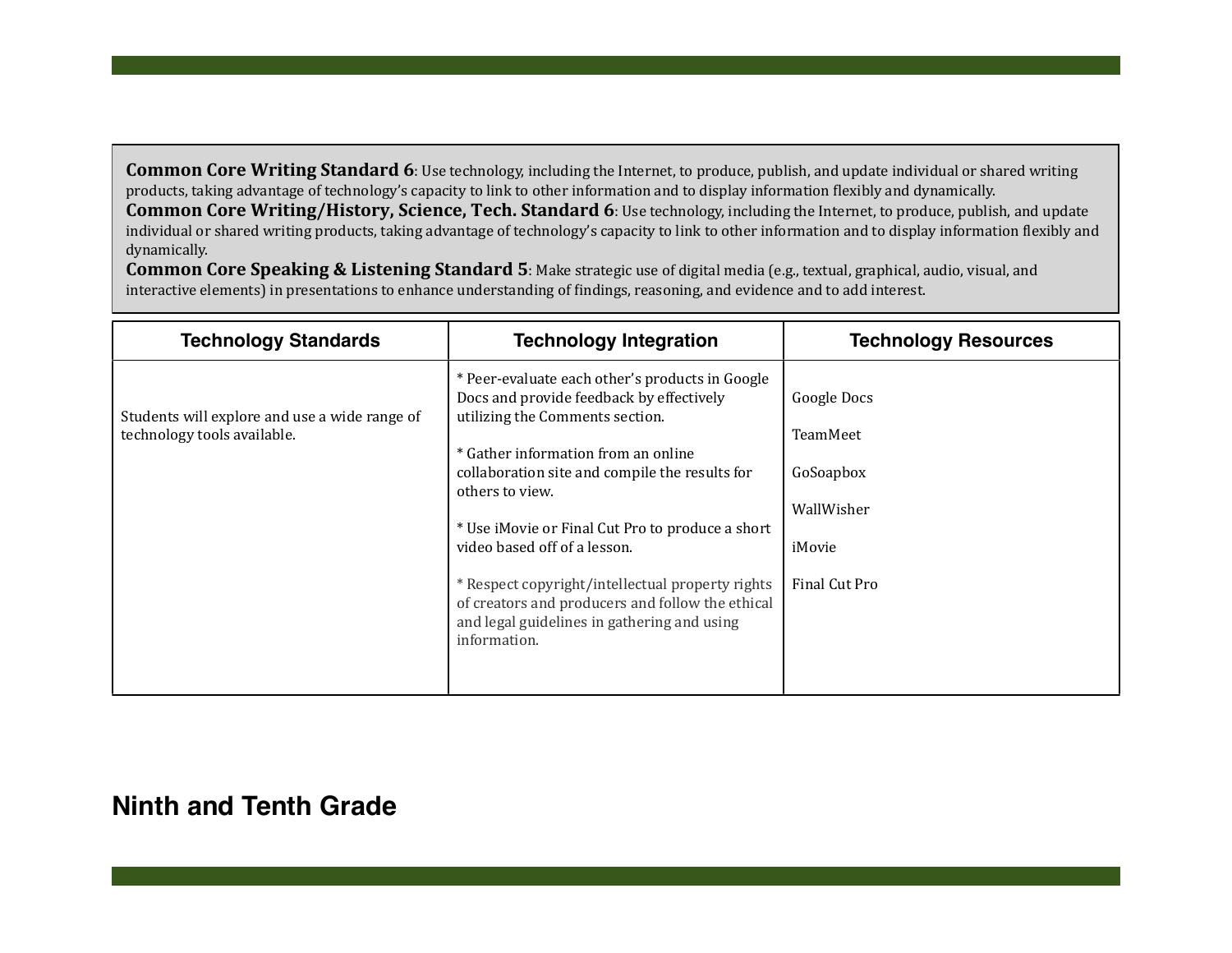**Common Core Reading Standard 7**: Integrate quantitative or technical analysis (e.g., charts, research data) with qualitative analysis in print or digital text.

| <b>Technology Standards</b>                                                  | <b>Technology Integration</b>                                                                                                                                                                                          | <b>Technology Resources</b>  |
|------------------------------------------------------------------------------|------------------------------------------------------------------------------------------------------------------------------------------------------------------------------------------------------------------------|------------------------------|
| Students will explore and use a wide range of<br>technology tools available. | * Use government online data to<br>analyze and make predictions (e.g, the federal<br>census records to analyze ethnic diversity).<br>* Analyze graphs and charts to assist in the<br>development of research projects. | Google<br>U.S. Census Online |

**Common Core Speaking & Listening Standard 2**: Integrate multiple sources of information presented in diverse media or formats (e.g., visually, quantitatively, orally) evaluating the credibility and accuracy of each source.

| <b>Technology Standards</b>                                                  | <b>Technology Integration</b>                                                                                                                                                                                                                                                                                                                                                                                                                                                            | <b>Technology Resources</b>                       |
|------------------------------------------------------------------------------|------------------------------------------------------------------------------------------------------------------------------------------------------------------------------------------------------------------------------------------------------------------------------------------------------------------------------------------------------------------------------------------------------------------------------------------------------------------------------------------|---------------------------------------------------|
| Students will explore and use a wide range of<br>technology tools available. | * Demonstrate adaptability by<br>changing the inquiry focus, questions,<br>resources, or strategies when necessary to<br>achieve success when searching online.<br>* Display emotional resilience by persisting in<br>information searching despite challenges.<br>* Display persistence by continuing to pursue<br>information online to gain a broad perspective.<br>* Utilize interviews and sources to collaborate<br>and share information using multiple sources of<br>technology. | Google<br>Kansas State Library Databases<br>Skype |

# **Eleventh and Twelfth Grade**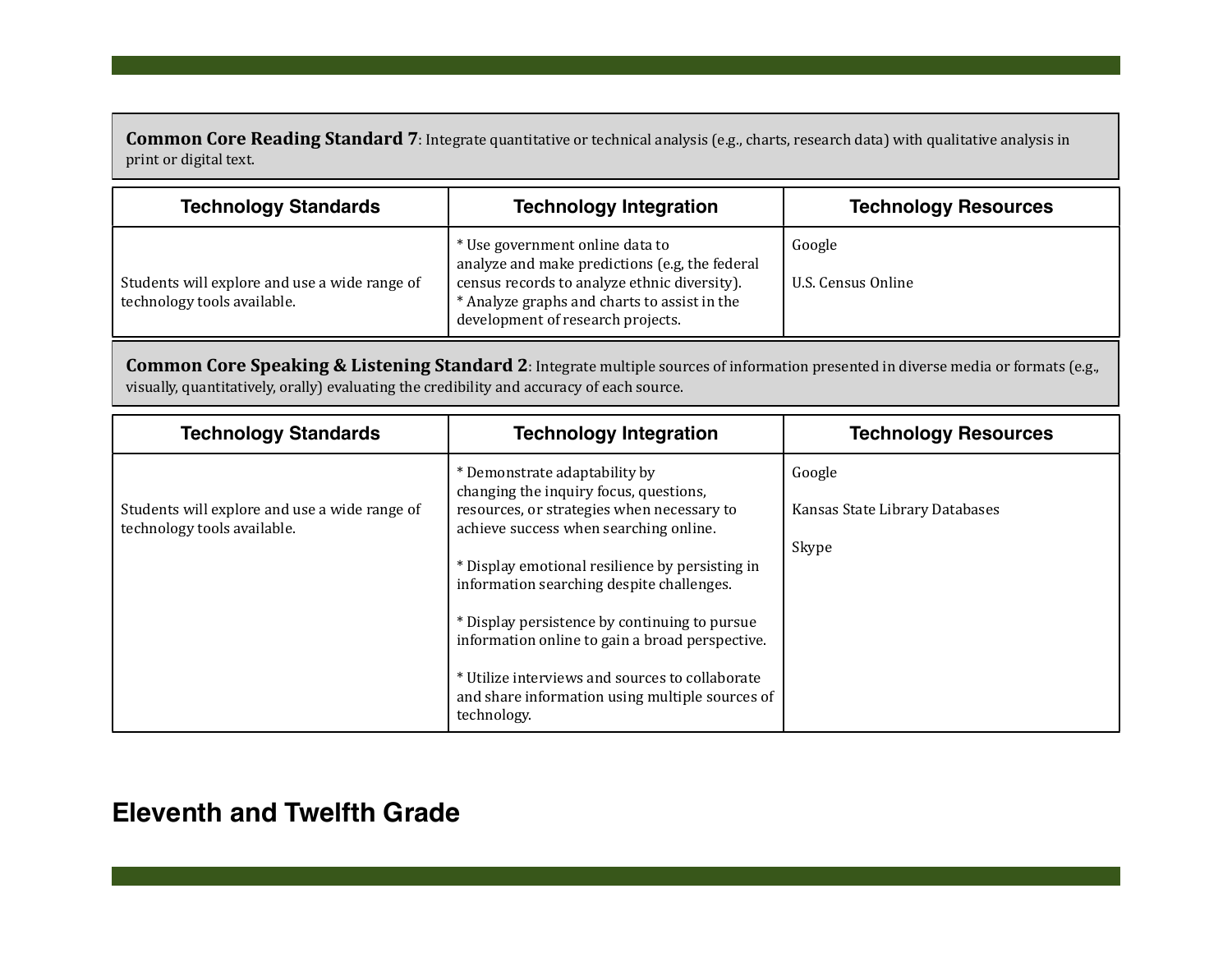**Common Core Reading for Information Standard 7**: Integrate and evaluate multiple sources of information presented in different media or formats (e.g., visually, quantitatively) as well as in words in order to address a question or solve a problem.

| <b>Technology Standards</b>                                                  | <b>Technology Integration</b>                                                                                                                                                                                                                                         | <b>Technology Resources</b>                                                                                          |
|------------------------------------------------------------------------------|-----------------------------------------------------------------------------------------------------------------------------------------------------------------------------------------------------------------------------------------------------------------------|----------------------------------------------------------------------------------------------------------------------|
| Students will explore and use a wide range of<br>technology tools available. | * Utilize sources outside of the school setting to<br>obtain information. (i.e., K-State library or<br>public library online tools)<br>* Locate and use online applications<br>successfully (e.g., educational applications,<br>scholarships, job applications, etc.) | K-State Hale Library<br>Dorothy Bramlage webpage<br>Abilene Public Library webpage<br>Chapman Public Library webpage |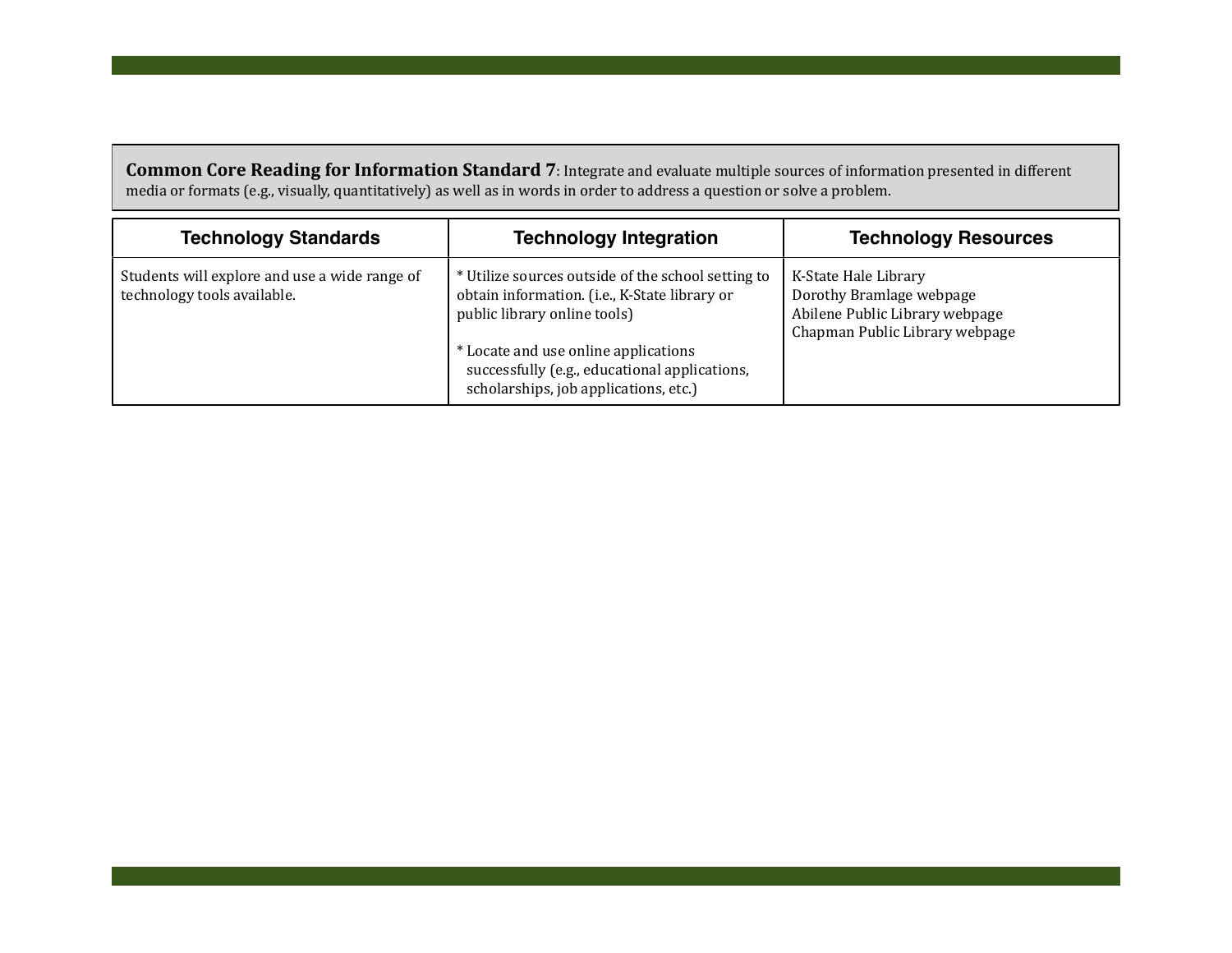# **Eleventh and Twelfth Grade**

**Common Core Writing Standard 2a**: Introduce a topic: organize complex ideas, concepts and information so that each new element builds on that which precedes it to create a unified whole: include formatting (e.g., headings), graphics (e.g., figures, tables), and multimedia when useful in aiding comprehension.

**Common Core Writing/History, Science & Tech Standard 6**: Use technology, including the internet, to produce, publish, and update individual or shared writing products in response to ongoing feedback, including new arguments or information.

**Common Core Speaking and Listening Standard 5:** Make strategic use of digital media (e.g., textual, graphical, audio, visual, and interactive elements) in presentations to enhance understanding of findings, reasoning, and evidence and to add interest.

| <b>Technology Standards</b>                                                                   | <b>Technology Integration</b>                                                                                                                                                                                                                                                                                                                                                                                                                                                                                                                                                                                                                                                                                                                                           | <b>Technology Resources</b> |
|-----------------------------------------------------------------------------------------------|-------------------------------------------------------------------------------------------------------------------------------------------------------------------------------------------------------------------------------------------------------------------------------------------------------------------------------------------------------------------------------------------------------------------------------------------------------------------------------------------------------------------------------------------------------------------------------------------------------------------------------------------------------------------------------------------------------------------------------------------------------------------------|-----------------------------|
| Students will understand the ethical, cultural,<br>and societal issues related to technology. | * Use knowledge and information skills and<br>dispositions to engage in public conversation<br>online and debate around issues of common<br>concern.<br>* Practice responsible usage of technologies<br>(e.g., download legally, install licensed<br>software, adhere to copyright restrictions).<br>* Understand that ethical considerations are<br>important in the development, selection, and<br>use of technologies.<br>* Demonstrate personal productivity by<br>completing projects to express learning.<br>* Debate the ethical considerations involved in<br>the development or deployment of new<br>technologies. (privacy laws, cyber-bullying,<br>security)<br>* Present information quickly and clearly in a<br>graphical manner by making an Infographic. |                             |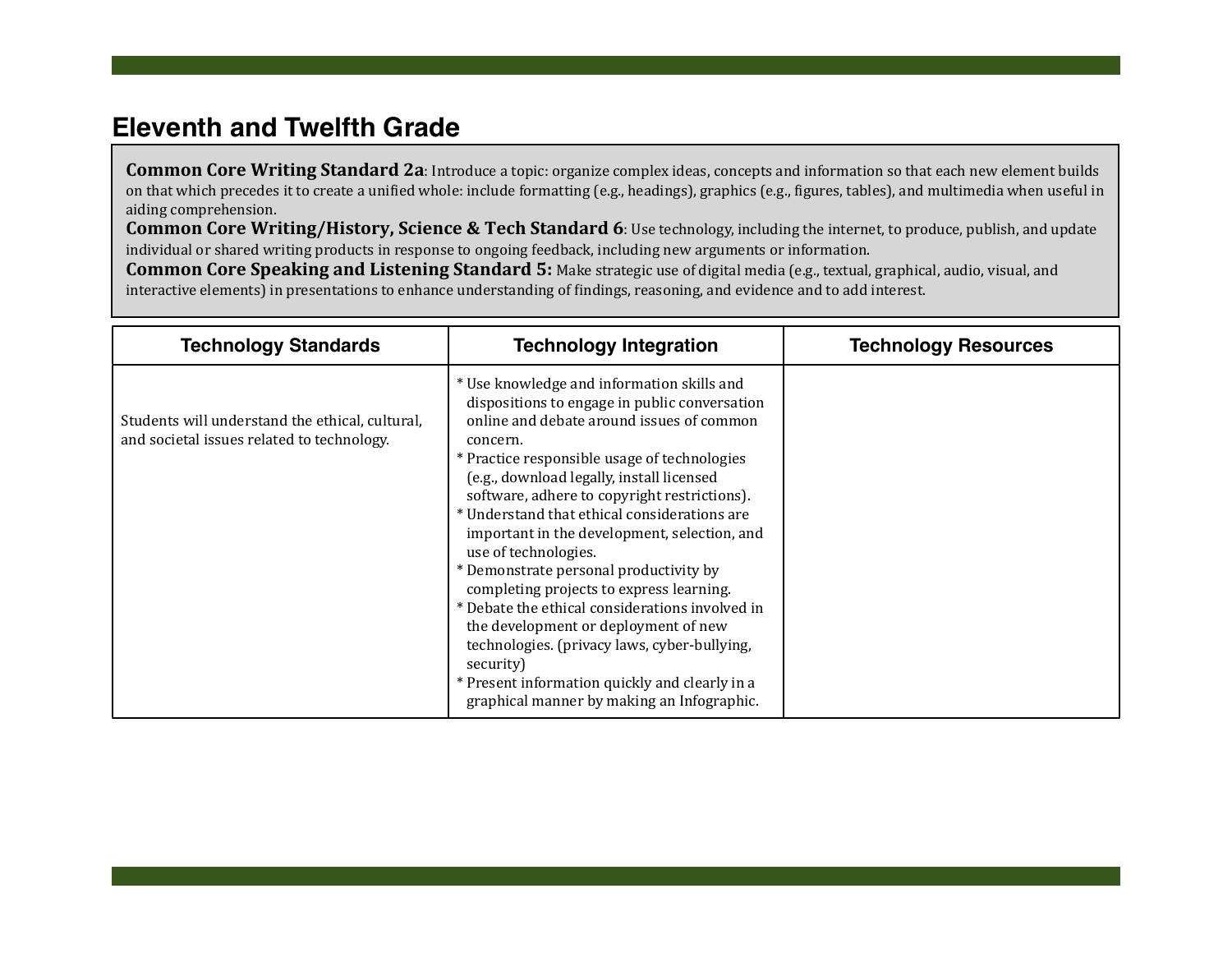# **Eleventh and Twelfth Grade**

**Common Core Writing Standard 7**: Conduct short as well as more sustained research projects to answer a question (including a selfgenerated question) or solve a problem; narrow or broaden the inquiry when appropriate; synthesize multiple sources on the subject, demonstrating understanding of the subject under investigation.

**Common Core Writing/History, Science & Tech Standard 8**: Gather relevant information from multiple authoritative print and digital sources, using advanced searches effectively; assess the strengths and limitations of each source in terms of the specific task, purpose, and audience; integrate information into the text selectively to maintain the flow of ideas, avoiding plagiarism and over-reliance on any one source and following a standard format for citation.

| <b>Technology Standards</b>                                                                                  | <b>Technology Integration</b>                                                                                                                                                                                                         | <b>Technology Resources</b> |
|--------------------------------------------------------------------------------------------------------------|---------------------------------------------------------------------------------------------------------------------------------------------------------------------------------------------------------------------------------------|-----------------------------|
| Students will use technology tools to enhance<br>learning, increase productivity, and promote<br>creativity. | * Demonstrate mastery of<br>technology tools to access information and<br>pursue inquiry.<br>* Demonstrate confidence and<br>self-direction by making independent choices in<br>the selection of online resources and<br>information. | <b>Blogs</b><br>Google      |
|                                                                                                              | * Analyze and integrate<br>information and ideas from personal<br>experiences found in personal blogs, opinion<br>pages, personal essays, etc.                                                                                        |                             |